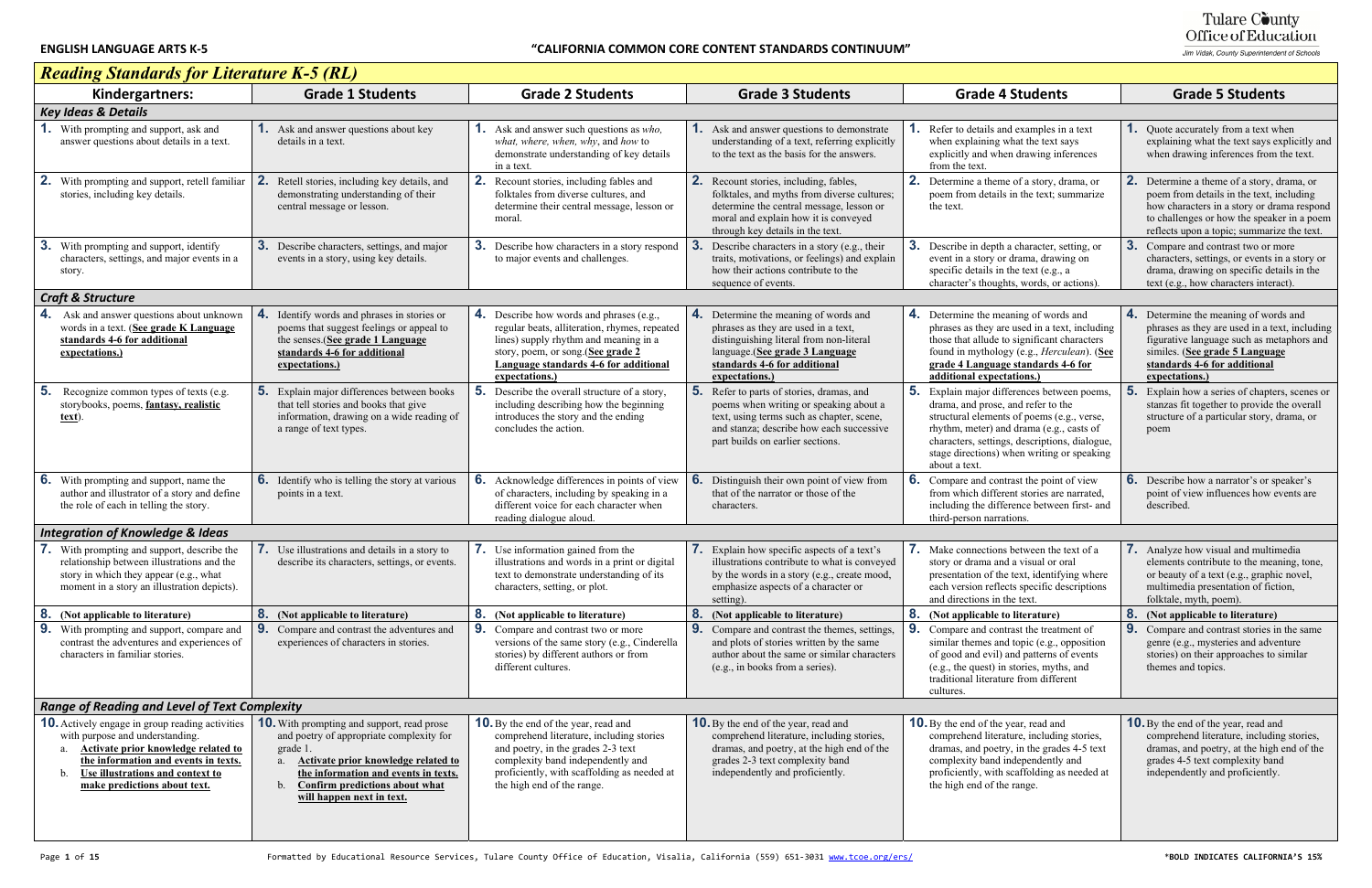#### **LANGUAGE ARTS K‐5 "CALIFORNIA COMMON CORE CONTENT STANDARDS CONTINUUM"**

# *Reading Standards for Informational Text K-5 (RI)*

| Kindergartners:                                                                                                                                                                                                                                 | <b>Grade 1 Students</b>                                                                                                                                                                                                                                                        | <b>Grade 2 Students</b>                                                                                                                                                                                                                                                     | <b>Grade 3 Students</b>                                                                                                                                                                                                                           | <b>Grade 4 Students</b>                                                                                                                                                                                                                                                                  | <b>Grade 5 Students</b>                                                                                                                                                                                                                          |
|-------------------------------------------------------------------------------------------------------------------------------------------------------------------------------------------------------------------------------------------------|--------------------------------------------------------------------------------------------------------------------------------------------------------------------------------------------------------------------------------------------------------------------------------|-----------------------------------------------------------------------------------------------------------------------------------------------------------------------------------------------------------------------------------------------------------------------------|---------------------------------------------------------------------------------------------------------------------------------------------------------------------------------------------------------------------------------------------------|------------------------------------------------------------------------------------------------------------------------------------------------------------------------------------------------------------------------------------------------------------------------------------------|--------------------------------------------------------------------------------------------------------------------------------------------------------------------------------------------------------------------------------------------------|
| <b>Key Ideas &amp; Details</b>                                                                                                                                                                                                                  |                                                                                                                                                                                                                                                                                |                                                                                                                                                                                                                                                                             |                                                                                                                                                                                                                                                   |                                                                                                                                                                                                                                                                                          |                                                                                                                                                                                                                                                  |
| With prompting and support, ask and<br>answer questions about key details in a<br>text.                                                                                                                                                         | <b>1.</b> Ask and answer questions about key<br>details in a text.                                                                                                                                                                                                             | Ask and answer such questions as who,<br>what, where, when, why, and how to<br>demonstrate understanding of key details<br>in a text.                                                                                                                                       | <b>1.</b> Ask and answer questions to demonstrate<br>understanding of a text, referring explicitly<br>to the text as the basis for the answers.                                                                                                   | Refer to details and examples in a text<br>when explaining what the text says<br>explicitly and when drawing inferences<br>from the text.                                                                                                                                                | <b>1.</b> Quote accurately from a text when<br>explaining what the text says explicitly and<br>when drawing inferences from the text.                                                                                                            |
| 2<br>With prompting and support, identify the<br>main topic and retell key details of a text.                                                                                                                                                   | <b>2.</b> Identify the main topic, and retell key<br>details in a text.                                                                                                                                                                                                        | $\mathbf{2}$ .<br>Identify the main topic of a multiparagraph<br>text as well as the focus of specific<br>paragraphs within the text.                                                                                                                                       | 2.<br>Determine the main idea of a text; recount<br>the key details and explain how they<br>support the main idea.                                                                                                                                | 2.<br>Determine the main idea of a text and<br>explain how it is supported by key details;<br>summarize the text                                                                                                                                                                         | 2. Determine two or more main ideas and<br>how they are supported by key details;<br>summarize the text.                                                                                                                                         |
| 3.<br>With prompting and support, describe the<br>connection between two individuals,<br>events, ideas, or pieces of information in a<br>text.                                                                                                  | <b>3.</b> Describe the connection between two<br>individuals, events, ideas, or pieces of<br>information in a text.                                                                                                                                                            | 3 <sub>1</sub><br>Describe the connection between a series<br>of historical events, scientific ideas or<br>concepts, or steps in technical procedures<br>in a text.                                                                                                         | 3. Describe the relationship between a series<br>of historical events, scientific ideas or<br>concepts, or steps in technical procedures<br>in a text, using language that pertains to<br>time, sequence, and cause/effect.                       | 3 <sub>1</sub><br>Explain events, procedures, ideas, or<br>concepts in a historical, scientific, or<br>technical text, including what happened<br>and why, based on specific information in<br>the text.                                                                                 | <b>3.</b> Explain the relationships or interactions<br>between two or more individuals, events,<br>ideas, or concepts in a historical, scientific,<br>or technical text based on specific<br>information in the text.                            |
| <b>Craft &amp; Structure</b>                                                                                                                                                                                                                    |                                                                                                                                                                                                                                                                                |                                                                                                                                                                                                                                                                             |                                                                                                                                                                                                                                                   |                                                                                                                                                                                                                                                                                          |                                                                                                                                                                                                                                                  |
| 4. With prompting and support, ask and<br>answer questions about unknown words in<br>a text. (See grade K Language standards<br>4-6 for additional expectations.)                                                                               | 4. Ask and answer questions to help<br>determine or clarify the meaning of words<br>and phrases in a text. (See grade 1<br>Language standards 4-6 for additional<br>expectations.)                                                                                             | 4. Determine the meanings of words and<br>phrases in a text relevant to a grade 2 topic<br>or subject area.(See grade 2 Language<br>standards 4-6 for additional<br>expectations.)                                                                                          | 4. Determine the meaning of general<br>academic and domain-specific words and<br>phrases in a text relevant to a grade 3 topic<br>or subject area. (See grade 3 Language<br>standards 4-6 for additional<br>expectations.                         | 4. Determine the meaning of general<br>academic and domain-specific words or<br>phrases in a text relevant to a grade 4 topic<br>or subject area.(See grade 4 Language<br>standards 4-6 for additional<br>expectations.)                                                                 | 4. Determine the meaning of general<br>academic and domain-specific words and<br>phrases in a text relevant to a grade 5 topic<br>or subject area. (See grade 5 Language<br>standards 4-6 for additional<br>expectations.)                       |
| 5 <sub>1</sub><br>Identify the front cover, back cover, and<br>title page of a book.                                                                                                                                                            | <b>5.</b> Know and use various text structures<br>(e.g., sequence) and text features (e.g.,<br>headings, tables of contents, glossaries,<br>electronic menus, icons) to locate key facts<br>or information in a text.                                                          | 5.<br>Know and use various text features (e.g.,<br>captions, bold print, subheadings,<br>glossaries, indexes, electronic menus,<br>icons) to locate key facts or information in<br>a text efficiently.                                                                      | 5.<br>Use text features and search tools (e.g.,<br>key words, sidebars, hyperlinks) to locate<br>information relevant to a given topic<br>efficiently.                                                                                            | <b>5.</b> Describe the overall structure (e.g.,<br>chronology, comparison, cause/effect,<br>problem/solution) of events, ideas,<br>concepts, or information in a text or part of<br>a text.                                                                                              | <b>5.</b> Compare and contrast the overall structure<br>(e.g., chronology, comparison,<br>cause/effect, problem/solution) of events,<br>ideas, concepts, or information in two or<br>more texts.                                                 |
| 6.<br>Name the author and illustrator of a text<br>and define the role of each in presenting<br>the ideas or information in a text.                                                                                                             | <b>6.</b> Distinguish between information provided<br>by pictures or other illustrations and<br>information provided by the words in a<br>text.                                                                                                                                | 6.<br>Identify the main purpose of a text,<br>including what the author wants to answer,<br>explain, or describe.                                                                                                                                                           | <b>6.</b> Distinguish their own point of view from<br>that of the author of a text                                                                                                                                                                | 6.<br>Compare and contrast a firsthand and<br>secondhand account of the same event or<br>topic; describe the differences in focus and<br>the information provided                                                                                                                        | <b>6.</b> Analyze multiple accounts of the same<br>event or topic, noting important<br>similarities and differences in the point of<br>view they represent.                                                                                      |
| <b>Integration of Knowledge &amp; Ideas</b>                                                                                                                                                                                                     |                                                                                                                                                                                                                                                                                |                                                                                                                                                                                                                                                                             |                                                                                                                                                                                                                                                   |                                                                                                                                                                                                                                                                                          |                                                                                                                                                                                                                                                  |
| With prompting and support, describe the<br>relationship between illustrations and the<br>text in which they appear (e.g., what<br>person, place, thing, or idea in the text an<br>illustration depicts).                                       | 7. Use the illustrations and details in a text to<br>describe its key ideas.                                                                                                                                                                                                   | Explain how specific images (e.g., a<br>diagram showing how a machine works)<br>contribute to and clarify a text.                                                                                                                                                           | <b>7.</b> Use information gained from illustrations<br>(e.g., maps, photographs) and the words in<br>a text to demonstrate understanding of the<br>text (e.g., where, when, why, and how key<br>events occur).                                    | Interpret information presented visually,<br>orally, or quantitatively (e.g., in charts,<br>graphs, diagrams, time lines, animations,<br>or interactive elements on Web pages) and<br>explain how the information contributes to<br>an understanding of the text in which it<br>appears. | <b>7.</b> Draw on information from multiple print<br>or digital sources, demonstrating the<br>ability to locate an answer to a question<br>quickly or to solve a problem efficiently.                                                            |
| 8.<br>With prompting and support, identify the<br>reasons an author gives to support points in<br>a text.                                                                                                                                       | <b>8.</b> Identify the reasons an author gives to<br>support points in a text.                                                                                                                                                                                                 | 8. Describe how reasons support specific<br>points the author makes in a text.                                                                                                                                                                                              | <b>8.</b> Describe the logical connection between<br>particular sentences and paragraphs in a<br>text (e.g., comparison, cause/effect,<br>first/second/third in a sequence).                                                                      | 8. Explain how an author uses reasons and<br>evidence to support particular points in a<br>text.                                                                                                                                                                                         | 8. Explain how an author uses reasons and<br>evidence to support particular points in a<br>text, identifying which reasons and<br>evidence support which point(s).                                                                               |
| 9.<br>With prompting and support, identify basic<br>similarities in and differences between two<br>texts on the same topic (e.g., in<br>illustrations, descriptions, or procedures).                                                            | 9.<br>Identify basic similarities in and<br>differences between two texts on the same<br>topic (e.g., in illustrations, descriptions, or<br>procedures).                                                                                                                       | 9.<br>Compare and contrast the most important<br>points presented by two texts on the same<br>topic.                                                                                                                                                                        | 9. Compare and contrast the most important<br>points and key details presented in two<br>texts on the same topic.                                                                                                                                 | Integrate information from two texts on the<br>same topic in order to write or speak about<br>the subject knowledgeably.                                                                                                                                                                 | Integrate information from several texts on<br>the same topic in order to write or speak<br>about the subject knowledgeably.                                                                                                                     |
| <b>Range of Reading and Level of Text Complexity</b>                                                                                                                                                                                            |                                                                                                                                                                                                                                                                                |                                                                                                                                                                                                                                                                             |                                                                                                                                                                                                                                                   |                                                                                                                                                                                                                                                                                          |                                                                                                                                                                                                                                                  |
| <b>10.</b> Actively engage in group reading activities<br>with purpose and understanding.<br>a. Activate prior knowledge related to<br>the information and events in texts.<br>Use illustrations and context to<br>make predictions about text. | <b>10.</b> With prompting and support, read<br>informational texts appropriately complex<br>for grade 1.<br>Activate prior knowledge related to<br>a.<br>the information and events in texts.<br>Confirm predictions about what<br>b <sub>1</sub><br>will happen next in text. | <b>10.</b> By the end of the year, read and<br>comprehend informational texts, including<br>history/social studies, science, and<br>technical texts, in the grades 2-3 text<br>complexity band proficiently, with<br>scaffolding as needed at the high end of<br>the range. | <b>10.</b> By the end of the year, read and<br>comprehend informational texts, including<br>history/social studies, science, and<br>technical texts, at the high end of the<br>grades 2-3 text complexity band<br>independently and proficiently. | <b>10.</b> By the end of the year, read and<br>comprehend informational texts, including<br>history/social studies, science, and<br>technical texts, in the grades 4-5 text<br>complexity band proficiently, with<br>scaffolding as needed at the high end of the<br>range.              | <b>10.</b> By the end of the year, read and<br>comprehend informational texts including<br>history/social studies, science, and<br>technical texts, at the high end of the<br>grades 4-5 text complexity band<br>independently and proficiently. |

# Tulare County<br>Office of Education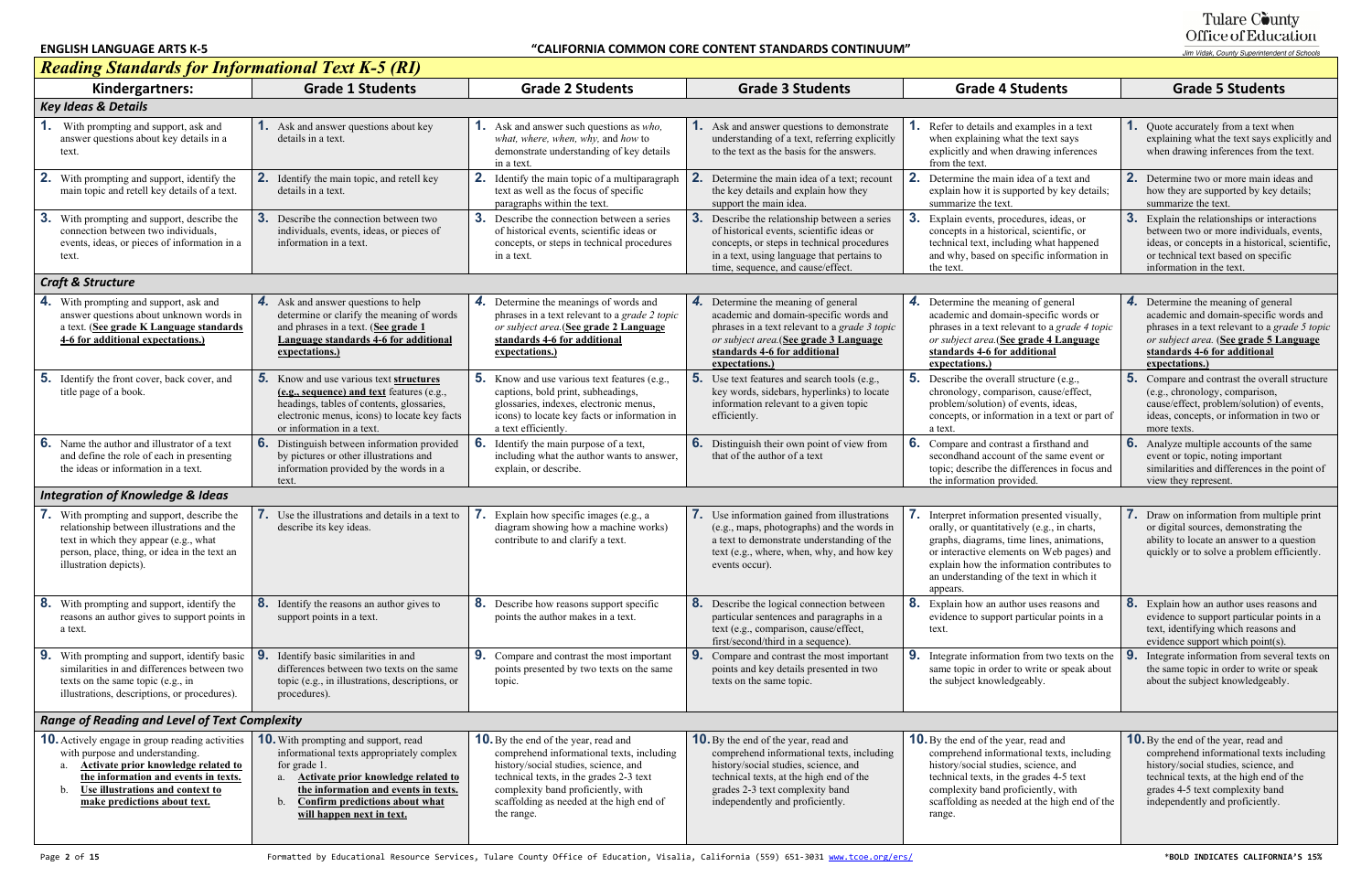# *Reading Standards: Foundational Skills K-5(RF)*

| Kindergartners:                                                                                                                                                                                                                                                                                                                                                                                                                                                                                                                                                                                                                                                                                            | <b>Grade 1 Students</b>                                                                                                                                                                                                                                                                                                                                                                                                                                                                                                                                                                                                                                                                                                                                       | <b>Grade 2 Students</b>                                                                                                                                                                                                                                                                                                                                                                                                                                                                                                                                                                                                       | <b>Grade 3 Students</b>                                                                                                                                                                                                                                                                                                                                                                                              | <b>Grade 4 Students</b>                                                                                                                                                                                                                                                                                                  | <b>Grade 5 Students</b>                                                                                                                                                                                                                                         |
|------------------------------------------------------------------------------------------------------------------------------------------------------------------------------------------------------------------------------------------------------------------------------------------------------------------------------------------------------------------------------------------------------------------------------------------------------------------------------------------------------------------------------------------------------------------------------------------------------------------------------------------------------------------------------------------------------------|---------------------------------------------------------------------------------------------------------------------------------------------------------------------------------------------------------------------------------------------------------------------------------------------------------------------------------------------------------------------------------------------------------------------------------------------------------------------------------------------------------------------------------------------------------------------------------------------------------------------------------------------------------------------------------------------------------------------------------------------------------------|-------------------------------------------------------------------------------------------------------------------------------------------------------------------------------------------------------------------------------------------------------------------------------------------------------------------------------------------------------------------------------------------------------------------------------------------------------------------------------------------------------------------------------------------------------------------------------------------------------------------------------|----------------------------------------------------------------------------------------------------------------------------------------------------------------------------------------------------------------------------------------------------------------------------------------------------------------------------------------------------------------------------------------------------------------------|--------------------------------------------------------------------------------------------------------------------------------------------------------------------------------------------------------------------------------------------------------------------------------------------------------------------------|-----------------------------------------------------------------------------------------------------------------------------------------------------------------------------------------------------------------------------------------------------------------|
| <b>Print Concepts</b>                                                                                                                                                                                                                                                                                                                                                                                                                                                                                                                                                                                                                                                                                      |                                                                                                                                                                                                                                                                                                                                                                                                                                                                                                                                                                                                                                                                                                                                                               |                                                                                                                                                                                                                                                                                                                                                                                                                                                                                                                                                                                                                               |                                                                                                                                                                                                                                                                                                                                                                                                                      |                                                                                                                                                                                                                                                                                                                          |                                                                                                                                                                                                                                                                 |
| Demonstrate understanding of the<br>organization and basic features of print.<br>Follow words from left to right, top to<br>bottom, and page by page.<br>Recognize that spoken words are<br>b.<br>represented in written language by<br>specific sequences of letters.<br>Understand that words are separated by<br>spaces in print.<br>Recognize and name all upper- and<br>d.<br>lowercase letters of the alphabet.                                                                                                                                                                                                                                                                                      | <b>1.</b> Demonstrate understanding of the<br>organization and basic features of print.<br>Recognize the distinguishing features of<br>a sentence (e.g., first word,<br>capitalization, ending punctuation.                                                                                                                                                                                                                                                                                                                                                                                                                                                                                                                                                   | <b>1.</b> (Not applicable)                                                                                                                                                                                                                                                                                                                                                                                                                                                                                                                                                                                                    | 1. (Not applicable)                                                                                                                                                                                                                                                                                                                                                                                                  | 1. (Not applicable)                                                                                                                                                                                                                                                                                                      | 1. (Not applicable)                                                                                                                                                                                                                                             |
| <b>Phonological Awareness</b>                                                                                                                                                                                                                                                                                                                                                                                                                                                                                                                                                                                                                                                                              |                                                                                                                                                                                                                                                                                                                                                                                                                                                                                                                                                                                                                                                                                                                                                               |                                                                                                                                                                                                                                                                                                                                                                                                                                                                                                                                                                                                                               |                                                                                                                                                                                                                                                                                                                                                                                                                      |                                                                                                                                                                                                                                                                                                                          |                                                                                                                                                                                                                                                                 |
| 2.<br>Demonstrate understanding of spoken words,<br>syllables, and sounds (phonemes).<br>Recognize and reproduce rhyming words.<br>Count, pronounce, blend, and segment<br>b.<br>syllables in spoken words.<br>Blend and segment onsets and rimes of<br>$c_{.}$<br>single-syllable spoken words.<br>Blend two to three phonemes into<br>recognizable words.<br>Isolate and pronounce the initial, medial<br>e.<br>vowel, and final sounds (phonemes) in<br>three-phoneme (consonant-vowel-<br>consonant or CVC) words.* (This does<br>not include CVCs ending with $/V$ , /r/,<br>or $\sqrt{x}$ .<br>Add or substitute individual sounds<br>(phonemes) in simple, one- syllable<br>words to make new words | 2.<br>Demonstrate understanding of spoken words,<br>syllables, and sounds (phonemes).<br>Distinguish long from short vowel<br>sounds in spoken single-syllable words.<br>b. Orally produce single-syllable words by<br>blending sounds (phonemes), including<br>consonant blends.<br>Isolate and pronounce initial, medial<br>$\mathbf{C}$ .<br>vowel, and final sounds (phonemes) in<br>spoken single-syllable words.<br>Segment spoken single-syllable words<br>into their complete sequence of<br>individual sounds (phonemes).                                                                                                                                                                                                                            | 2.<br>(Not applicable)                                                                                                                                                                                                                                                                                                                                                                                                                                                                                                                                                                                                        | 2.<br>(Not applicable)                                                                                                                                                                                                                                                                                                                                                                                               | 2.<br>(Not applicable)                                                                                                                                                                                                                                                                                                   | $\mathbf{2}$ .<br>(Not applicable)                                                                                                                                                                                                                              |
| <b>Phonics &amp; Word Recognition</b>                                                                                                                                                                                                                                                                                                                                                                                                                                                                                                                                                                                                                                                                      |                                                                                                                                                                                                                                                                                                                                                                                                                                                                                                                                                                                                                                                                                                                                                               |                                                                                                                                                                                                                                                                                                                                                                                                                                                                                                                                                                                                                               |                                                                                                                                                                                                                                                                                                                                                                                                                      |                                                                                                                                                                                                                                                                                                                          |                                                                                                                                                                                                                                                                 |
| 3.<br>Know and apply grade-level phonics and<br>word analysis skills in decoding words both<br>in isolation and in text.<br>Demonstrate basic knowledge of one-to-<br>one letter-sound correspondences by<br>producing the primary or many of the<br>most frequent sound for each consonant.<br>Associate the long and short sounds with<br>b.<br>common spellings (graphemes) for the<br>five major vowels.<br>Read common high-frequency words<br>$c_{\cdot}$<br>by sight (e.g., the, of, to, you, she, my, is,<br>are, do, does).<br>Distinguish between similarly spelled<br>d.<br>words by identifying the sounds of the<br>letters that differ.                                                      | 3. Know and apply grade-level phonics and<br>word analysis skills in decoding words both<br>in isolation and in text.<br>Know the spelling-sound<br>a.<br>correspondences for common consonant<br>digraphs.<br>Decode regularly spelled one-syllable<br>$\mathbf{b}$ .<br>words.<br>Know final -e and common vowel team<br>$c_{\cdot}$<br>conventions for representing long vowel<br>sounds.<br>Use knowledge that every syllable must<br>$d_{\cdot}$<br>have a vowel sound to determine the<br>number of syllables in a printed word.<br>Decode two-syllable words following<br>e.<br>basic patterns by breaking the words into<br>syllables.<br>Read words with inflectional endings.<br>Recognize and read grade-appropriate<br>irregularly spelled words. | 3. Know and apply grade-level phonics and<br>word analysis skills in decoding words <b>both</b><br>in isolation and in text.<br>Distinguish long and short vowels when<br>reading regularly spelled one-syllable<br>words.<br>Know spelling-sound correspondences<br>b.<br>for additional common vowel teams.<br>Decode regularly spelled two-syllable<br>$c_{\cdot}$<br>words with long vowels.<br>Decode words with common prefixes<br>d.<br>and suffixes.<br>Identify words with inconsistent but<br>e.<br>common spelling-sound<br>correspondences.<br>Recognize and read grade-appropriate<br>irregularly spelled words. | 3 <sub>1</sub><br>Know and apply grade-level phonics and<br>word analysis skills in decoding words <b>both</b><br>in isolation and in text.<br>Identify and know the meaning of the<br>a.<br>most common prefixes and derivational<br>suffixes.<br>Decode words with common Latin<br>$\mathbf{b}$ .<br>suffixes.<br>Decode multi-syllable words.<br>c.<br>Read grade-appropriate irregularly<br>d.<br>spelled words. | 3. Know and apply grade-level phonics and<br>word analysis skills in decoding words.<br>a. Use combined knowledge of all letter-<br>sound correspondences, syllabication<br>patterns, and morphology (e.g., roots<br>and affixes) to read accurately<br>unfamiliar multisyllabic words in<br>context and out of context. | 3.<br>Know and apply grade-level phon<br>word analysis skills in decoding w<br>a. Use combined knowledge of a<br>sound correspondences, sylla<br>patterns, and morphology (e.g<br>affixes) to read accurately uni<br>multisyllabic words in context<br>context. |

# Tulare County<br>Office of Education

| <b>Grade 4 Students</b>                                                                                                                                                                                                                                                                                                  | <b>Grade 5 Students</b>                                                                                                                                                                                                                                                                                                     |
|--------------------------------------------------------------------------------------------------------------------------------------------------------------------------------------------------------------------------------------------------------------------------------------------------------------------------|-----------------------------------------------------------------------------------------------------------------------------------------------------------------------------------------------------------------------------------------------------------------------------------------------------------------------------|
| (Not applicable)                                                                                                                                                                                                                                                                                                         | <b>1.</b> (Not applicable)                                                                                                                                                                                                                                                                                                  |
|                                                                                                                                                                                                                                                                                                                          |                                                                                                                                                                                                                                                                                                                             |
| (Not applicable)<br>ä,                                                                                                                                                                                                                                                                                                   | 2.<br>(Not applicable)                                                                                                                                                                                                                                                                                                      |
|                                                                                                                                                                                                                                                                                                                          |                                                                                                                                                                                                                                                                                                                             |
| Know and apply grade-level phonics and<br>word analysis skills in decoding words.<br>Use combined knowledge of all letter-<br>a.<br>sound correspondences, syllabication<br>patterns, and morphology (e.g., roots<br>and affixes) to read accurately<br>unfamiliar multisyllabic words in<br>context and out of context. | 3. Know and apply grade-level phonics and<br>word analysis skills in decoding words.<br>Use combined knowledge of all letter-<br>a.<br>sound correspondences, syllabication<br>patterns, and morphology (e.g., roots and<br>affixes) to read accurately unfamiliar<br>multisyllabic words in context and out of<br>context. |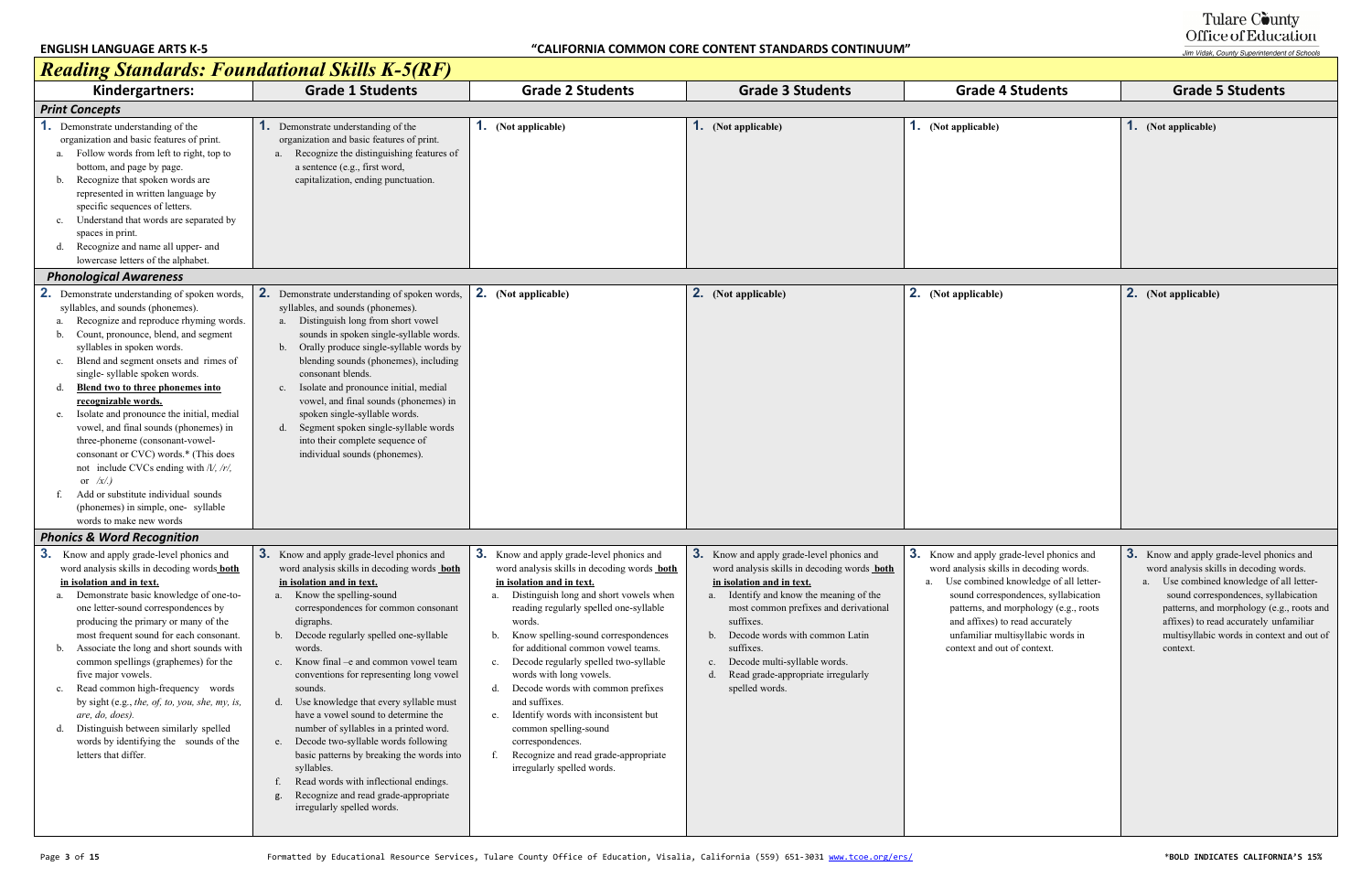# *Reading Standards: Foundational Skills K-5(RF)continued*

| Kindergartners:                                                                                                                                                                                                                                                                                                             | <b>Grade 1 Students</b>                                                                                                                                                                                                                                                                                                                                                  | <b>Grade 2 Students</b>                                                                                                                                                                                                                                                                                                                                                           | <b>Grade 3 Students</b>                                                                                                                                                                                                                                                                                                                                                                                                                                                                              | <b>Grade 4 Students</b>                                                                                                                                                                                                                                                                                                                                                                                                                                                                                                                                                                                                                                                                                                                                                                                                               | <b>Grade 5 Students</b>                                                                                                                                                                                                                                                                                                                                                                                                                                                                                                                                                                                                                                                                                                                                                                                                                                                |  |
|-----------------------------------------------------------------------------------------------------------------------------------------------------------------------------------------------------------------------------------------------------------------------------------------------------------------------------|--------------------------------------------------------------------------------------------------------------------------------------------------------------------------------------------------------------------------------------------------------------------------------------------------------------------------------------------------------------------------|-----------------------------------------------------------------------------------------------------------------------------------------------------------------------------------------------------------------------------------------------------------------------------------------------------------------------------------------------------------------------------------|------------------------------------------------------------------------------------------------------------------------------------------------------------------------------------------------------------------------------------------------------------------------------------------------------------------------------------------------------------------------------------------------------------------------------------------------------------------------------------------------------|---------------------------------------------------------------------------------------------------------------------------------------------------------------------------------------------------------------------------------------------------------------------------------------------------------------------------------------------------------------------------------------------------------------------------------------------------------------------------------------------------------------------------------------------------------------------------------------------------------------------------------------------------------------------------------------------------------------------------------------------------------------------------------------------------------------------------------------|------------------------------------------------------------------------------------------------------------------------------------------------------------------------------------------------------------------------------------------------------------------------------------------------------------------------------------------------------------------------------------------------------------------------------------------------------------------------------------------------------------------------------------------------------------------------------------------------------------------------------------------------------------------------------------------------------------------------------------------------------------------------------------------------------------------------------------------------------------------------|--|
| <b>Fluency</b>                                                                                                                                                                                                                                                                                                              |                                                                                                                                                                                                                                                                                                                                                                          |                                                                                                                                                                                                                                                                                                                                                                                   |                                                                                                                                                                                                                                                                                                                                                                                                                                                                                                      |                                                                                                                                                                                                                                                                                                                                                                                                                                                                                                                                                                                                                                                                                                                                                                                                                                       |                                                                                                                                                                                                                                                                                                                                                                                                                                                                                                                                                                                                                                                                                                                                                                                                                                                                        |  |
| Read emergent-reader texts with<br>purpose and understanding.                                                                                                                                                                                                                                                               | 4. Read with sufficient accuracy and fluency<br>to support comprehension.<br>Read on-level text with purpose and<br>understanding.<br>b. Read on-level text orally with<br>accuracy, appropriate rate, and<br>expression on successive readings.<br>Use context to confirm or self-correct<br>$C_{-}$<br>word recognition and understanding,<br>re-reading as necessary. | Read with sufficient accuracy and fluency<br>to support comprehension.<br>Read on-level text with purpose and<br>understanding.<br>Read on-level text orally with<br>$b_{-}$<br>accuracy, appropriate rate, and<br>expression on successive readings.<br>Use context to confirm or self-correct<br>$c_{\cdot}$<br>word recognition and understanding,<br>re-reading as necessary. | 4. Read with sufficient accuracy and fluency<br>to support comprehension.<br>a. Read on-level text with purpose and<br>understanding.<br>b. Read on-level prose and poetry orally<br>with accuracy, appropriate rate, and<br>expression on successive readings.<br>c. Use context to confirm or self-correct<br>word recognition and understanding,<br>re-reading as necessary.                                                                                                                      | 4. Read with sufficient accuracy and fluency<br>to support comprehension.<br>Read on-level text with purpose and<br>understanding.<br>Read on-level prose and poetry orally<br>b.<br>with accuracy, appropriate rate, and<br>expression on successive readings.<br>c. Use context to confirm or self-correct<br>word recognition and understanding,<br>re-reading as necessary.                                                                                                                                                                                                                                                                                                                                                                                                                                                       | 4. Read with sufficient accuracy and fluency<br>to support comprehension.<br>Read on-level text with purpose and<br>understanding.<br>Read on-level prose and poetry orally<br>with accuracy, appropriate rate, and<br>expression on successive readings.<br>Use context to confirm or self-correct<br>word recognition and understanding,<br>re-reading as necessary.                                                                                                                                                                                                                                                                                                                                                                                                                                                                                                 |  |
| <b>Writing Standards K-5(W)</b>                                                                                                                                                                                                                                                                                             |                                                                                                                                                                                                                                                                                                                                                                          |                                                                                                                                                                                                                                                                                                                                                                                   |                                                                                                                                                                                                                                                                                                                                                                                                                                                                                                      |                                                                                                                                                                                                                                                                                                                                                                                                                                                                                                                                                                                                                                                                                                                                                                                                                                       |                                                                                                                                                                                                                                                                                                                                                                                                                                                                                                                                                                                                                                                                                                                                                                                                                                                                        |  |
| <b>Text Types &amp; Purposes</b><br>Use a combination of drawing, dictating,<br>and writing to compose opinion pieces in<br>which they tell a reader the topic or the<br>name of the book they are writing about<br>and state an opinion or preference about<br>the topic or book (e.g., $My$ favorite book<br><i>is</i> ). | Write opinion pieces in which they<br>introduce the topic or name the book<br>they are writing about, state an opinion,<br>supply a reason for the opinion, and<br>provide some sense of closure.                                                                                                                                                                        | Write opinion pieces in which they<br>introduce the topic or book they are<br>writing about, state an opinion, supply<br>reasons that support the opinion, use<br>linking words (e.g., because, and, also),<br>to connect opinion and reasons, and<br>provide a concluding statement or<br>section.                                                                               | Write opinion pieces on topics or texts,<br>supporting a point of view with reasons.<br>a. Introduce the topic or text they are<br>writing about, state an opinion, and<br>create an organizational structure<br>that lists reasons.<br>b. Provide reasons that support the<br>opinion.<br>c. Use linking words and phrases (e.g.,<br>because, therefore, since, for<br>example) to connect opinion and<br>reasons.<br>Provide concluding statement or<br>section.                                   | Write opinion pieces on topics or texts,<br>supporting a point of view with reasons<br>and information.<br>Introduce a topic or text clearly, state<br>a.<br>an opinion, and create an<br>organizational structure in which<br>related ideas are grouped to support<br>the writer's purpose.<br>b. Provide reasons that are supported by<br>facts and details.<br>c. Link opinion and reasons using<br>words and phrases (e.g., for instance,<br>in order to, in addition).<br>Provide a concluding statement or<br>d.<br>section related to the opinion<br>presented.                                                                                                                                                                                                                                                                | Write opinion pieces on topics or texts,<br>supporting a point of view with reasons<br>and information.<br>Introduce a topic or text clearly, state<br>an opinion, and create an<br>organizational structure in which<br>ideas are logically grouped to<br>support the writer's purpose.<br>Provide logically ordered reasons<br>that are supported by facts and<br>details.<br>Link opinions and reasons using<br>C.<br>words, phrases, and clauses (e.g.,<br>consequently, specifically).<br>Provide a concluding statement or<br>section related to the opinion<br>presented.                                                                                                                                                                                                                                                                                       |  |
| 2.<br>Use a combination of drawing, dictating,<br>and writing to compose informative/<br>explanatory texts in which they name<br>what they are writing about and supply<br>some information about the topic.                                                                                                                | 2. Write informative/explanatory texts in<br>which they name a topic, supply some<br>facts about the topic, and provide some<br>sense of closure.                                                                                                                                                                                                                        | 2.<br>Write informative/explanatory texts in<br>which they introduce a topic, use facts<br>and definitions to develop points, and<br>provide a concluding statement or<br>section.                                                                                                                                                                                                | Write informative / explanatory texts to<br>examine a topic and convey ideas and<br>information clearly.<br>a. Introduce a topic and group related<br>information together; include<br>illustrations when useful to aiding<br>comprehension.<br>b. Develop the topic with facts,<br>definitions, and details.<br>c. Use linking words and phrases (e.g.,<br>also, another, and, more, but) to<br>connect ideas within categories of<br>information.<br>Provide a concluding statement or<br>section. | 2.<br>Write informative / explanatory texts to<br>examine a topic and convey ideas and<br>information clearly.<br>a. Introduce a topic clearly and group<br>related information in paragraphs<br>and sections; include formatting<br>(e.g., headings), illustrations, and<br>multimedia when useful to aiding<br>comprehension.<br>b. Develop the topic with facts,<br>definitions, concrete details,<br>quotations, or other information and<br>examples related to the topic.<br>c. Link ideas within categories of<br>information using words and phrases<br>(e.g., another, for example, also<br>because).<br>Use precise language and domain<br>d.<br>specific vocabulary to inform about<br>or explain the topic.<br>Provide a concluding statement or<br>e.<br>section related to the information or<br>explanation presented. | 2.<br>Write informative/explanatory texts to<br>examine a topic and convey ideas and<br>information clearly.<br>a. Introduce a topic clearly, provide a<br>general observation and focus, and<br>group related information logically;<br>include formatting (e.g., headings),<br>illustrations, and multimedia when<br>useful to aiding comprehension.<br>Develop the topic with facts,<br>definitions, concrete details,<br>quotations, or other information and<br>examples related to the topic.<br>Link ideas within and across<br>$\mathbf{c}$ .<br>categories of information using<br>words, phrases, and clauses (e.g., in<br>contrast, especially).<br>Use precise language and domain<br>specific vocabulary to inform about<br>or explain the topic.<br>Provide a concluding statement or<br>section related to the information or<br>explanation presented. |  |

# Tulare County<br>Office of Education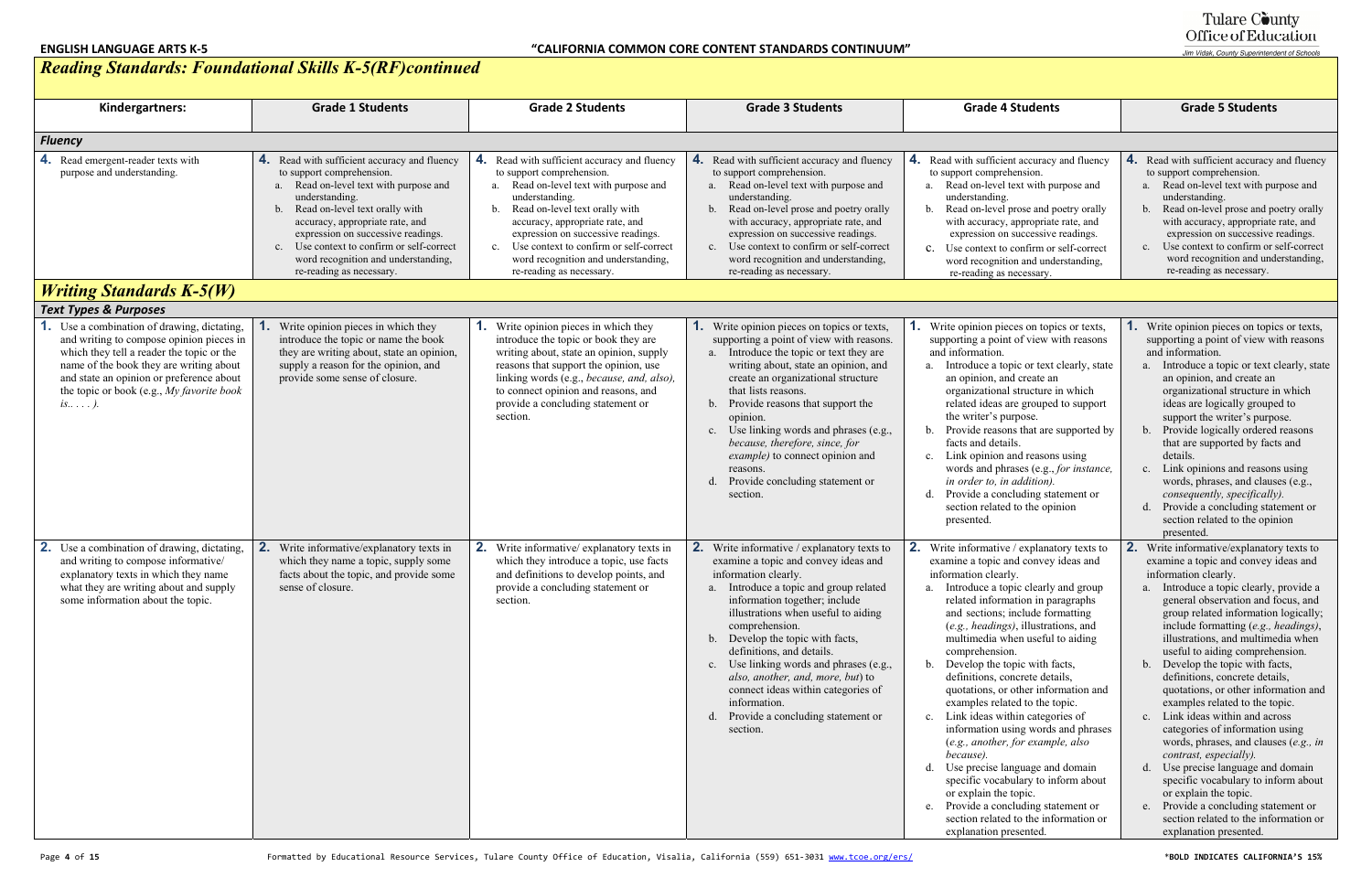# Tulare County<br>Office of Education

Jim Vidak, County Superintendent of Schools

## *Writing Standards K-5(W ) continued*

| <i>Writing Standards K-5(W) continued</i>                                                                                                                                                                                                     |                                                                                                                                                                                                                              |                                                                                                                                                                                                                                                         |                                                                                                                                                                                                                                                                                                                                                                                                                                                                                                                                                               |                                                                                                                                                                                                                                                                                                                                                                                                                                                                                                                                                                                                                                                                                                                                                                                       |                                                                                                                                                                                                                                                                                                                                                                                                                                                                                                                                                                                                                                                                                                                                                                                                       |  |  |
|-----------------------------------------------------------------------------------------------------------------------------------------------------------------------------------------------------------------------------------------------|------------------------------------------------------------------------------------------------------------------------------------------------------------------------------------------------------------------------------|---------------------------------------------------------------------------------------------------------------------------------------------------------------------------------------------------------------------------------------------------------|---------------------------------------------------------------------------------------------------------------------------------------------------------------------------------------------------------------------------------------------------------------------------------------------------------------------------------------------------------------------------------------------------------------------------------------------------------------------------------------------------------------------------------------------------------------|---------------------------------------------------------------------------------------------------------------------------------------------------------------------------------------------------------------------------------------------------------------------------------------------------------------------------------------------------------------------------------------------------------------------------------------------------------------------------------------------------------------------------------------------------------------------------------------------------------------------------------------------------------------------------------------------------------------------------------------------------------------------------------------|-------------------------------------------------------------------------------------------------------------------------------------------------------------------------------------------------------------------------------------------------------------------------------------------------------------------------------------------------------------------------------------------------------------------------------------------------------------------------------------------------------------------------------------------------------------------------------------------------------------------------------------------------------------------------------------------------------------------------------------------------------------------------------------------------------|--|--|
| Kindergartners:                                                                                                                                                                                                                               | <b>Grade 1 Students</b>                                                                                                                                                                                                      | <b>Grade 2 Students</b>                                                                                                                                                                                                                                 | <b>Grade 3 Students</b>                                                                                                                                                                                                                                                                                                                                                                                                                                                                                                                                       | <b>Grade 4 Students</b>                                                                                                                                                                                                                                                                                                                                                                                                                                                                                                                                                                                                                                                                                                                                                               | <b>Grade 5 Students</b>                                                                                                                                                                                                                                                                                                                                                                                                                                                                                                                                                                                                                                                                                                                                                                               |  |  |
| <b>Text Types &amp; Purposes</b>                                                                                                                                                                                                              |                                                                                                                                                                                                                              |                                                                                                                                                                                                                                                         |                                                                                                                                                                                                                                                                                                                                                                                                                                                                                                                                                               |                                                                                                                                                                                                                                                                                                                                                                                                                                                                                                                                                                                                                                                                                                                                                                                       |                                                                                                                                                                                                                                                                                                                                                                                                                                                                                                                                                                                                                                                                                                                                                                                                       |  |  |
| <b>3.</b> Use a combination of drawing, dictating,<br>and writing to narrate a single event or<br>several loosely linked events, tell about<br>the events in the order in which they<br>occurred, and provide a reaction to what<br>happened. | Write narratives in which they recount<br>two or more appropriately sequenced<br>events, include some details regarding<br>what happened, use temporal words to<br>signal event order, and provide some<br>sense of closure. | 3.<br>Write narratives in which they recount a<br>well-elaborated event or short sequence<br>of events, include details to describe<br>actions, thoughts, and feelings, use<br>temporal words to signal event order,<br>and provide a sense of closure. | Write narratives to develop real or<br>imagined experiences or events using<br>effective technique, descriptive details,<br>and clear event sequences.<br>a. Establish a situation and introduce a<br>narrator and/ or characters; organize<br>an event sequence that unfolds<br>naturally.<br>Use dialogue and descriptions of<br>actions, thoughts, and feelings to<br>develop experiences and events or<br>show the response of characters to<br>situations.<br>c. Use temporal words and phrases to<br>signal event order. Provide a sense of<br>closure. | <b>3.</b> Write narratives to develop real or<br>imagined experiences or events using<br>effective technique, descriptive details,<br>and clear event sequences.<br>Orient the reader by establishing a<br>a.<br>situation and introducing a narrator<br>and/ or characters; organize an event<br>sequence that unfolds naturally.<br>b. Use dialogue and description to<br>develop experiences and events or<br>show the responses of characters to<br>situations.<br>Use a variety of transitional words<br>$c_{\cdot}$<br>and phrases to manage the sequence<br>of events.<br>Use concrete words and phrases and<br>d.<br>sensory details to convey experiences<br>and events precisely.<br>Provide a conclusion that follows<br>e.<br>from the narrated experiences or<br>events. | <b>3.</b> Write narratives to develop real or<br>imagined experiences or events using<br>effective technique, descriptive details,<br>and clear event sequences.<br>Orient the reader by establishing a<br>situation and introducing a narrator<br>and/ or characters; organize an event<br>sequence that unfolds naturally.<br>Use narrative techniques such as<br>dialogue, description, and pacing, to<br>develop experiences and events or<br>show the responses of characters to<br>situations.<br>Use a variety of transitional words,<br>phrases, and clauses to manage the<br>sequence of events.<br>Use concrete words and phrases and<br>sensory details to convey experiences<br>and events precisely.<br>Provide a conclusion that follows<br>from the narrated experiences or<br>events. |  |  |
| <b>Production &amp; Distribution of Writing</b><br>4. (Begins in grade 2)                                                                                                                                                                     | 4. (Begins in grade 2)                                                                                                                                                                                                       | With guidance and support from<br>4.<br>adults, produce writing in which the<br>development and organization are<br>appropriate to task and purpose.<br>(Grade-specific expectations for<br>writing types are defined in standards<br>$1-3$ above.)     | <b>4.</b> With guidance and support from adults,<br>produce writing in which the<br>development and organization are<br>appropriate to task and purpose. (Grade-<br>specific expectations for writing types<br>are defined in standards 1-3 above.)                                                                                                                                                                                                                                                                                                           | 4. Produce clear and coherent writing<br>(including multiple-paragraph texts)<br>in which the development and<br>organization are appropriate to task,<br>purpose, and audience. (Grade-specific<br>expectations for writing types are<br>defined in Standards 1-3 above.)                                                                                                                                                                                                                                                                                                                                                                                                                                                                                                            | 4. Produce clear and coherent writing<br>(including multiple-paragraph texts)<br>in which the development and<br>organization are appropriate to task,<br>purpose, and audience. (Grade-specific<br>expectations for writing types are<br>defined in Standards $1-3$ above.)                                                                                                                                                                                                                                                                                                                                                                                                                                                                                                                          |  |  |
| 5.<br>With guidance and support from adults,<br>respond to questions and suggestions<br>from peers and add details to strengthen<br>writing as needed.                                                                                        | 5 <sub>1</sub><br>With guidance and support from adults,<br>focus on a topic, respond to questions<br>and suggestions from peers, and add<br>details to strengthen writing as needed.                                        | With guidance and support from adults<br>and peers, focus on topic and strengthen<br>writing as needed by revising and<br>editing.                                                                                                                      | 5.<br>With guidance and support from peers<br>and adults, develop and strengthen<br>writing as needed by planning, revising,<br>and editing. (Editing for conventions<br>should demonstrate command of<br>Language standards 1-3 up to and<br>including grade 3 on pages 28 and 29.)                                                                                                                                                                                                                                                                          | 5.<br>With guidance and support from peers<br>and adults, develop and strengthen<br>writing as needed by planning, revising,<br>and editing. (Editing for conventions<br>should demonstrate command of<br>Language standards 1-3 up to and<br>including grade 4 on pages 28 and 29.)                                                                                                                                                                                                                                                                                                                                                                                                                                                                                                  | With guidance and support from peers<br>and adults, develop and strengthen<br>writing as needed by planning, revising,<br>editing, rewriting, or trying a new<br>approach. (Editing for conventions<br>should demonstrate command of<br>Language standards 1-3 up to and<br>including grade 5 on pages 28 and 29.)                                                                                                                                                                                                                                                                                                                                                                                                                                                                                    |  |  |
| 6.<br>With guidance and support from adults,<br>explore a variety of digital tools to<br>produce and publish writing, including in<br>collaboration with peers.                                                                               | <b>6.</b> With guidance and support from adults,<br>use a variety of digital tools to produce<br>and publish writing, including in<br>collaboration with peers.                                                              | With guidance and support from adults,<br>use a variety of digital tools to produce<br>and publish writing, including in<br>collaboration with peers.                                                                                                   | <b>6.</b> With guidance and support from adults,<br>use technology to produce and publish<br>writing (using keyboarding skills) as<br>well as to interact and collaborate with<br>others.                                                                                                                                                                                                                                                                                                                                                                     | <b>6.</b> With some guidance and support from<br>adults, use technology, including the<br>Internet, to produce and publish writing<br>as well as to interact and collaborate<br>with others; demonstrate sufficient<br>command of keyboarding skills to type a<br>minimum of one page in a single sitting.                                                                                                                                                                                                                                                                                                                                                                                                                                                                            | With guidance and support from adults,<br>use technology, including the Internet, to<br>produce and publish writing as well as to<br>interact and collaborate with others;<br>demonstrate sufficient command of<br>keyboarding skills to type a minimum of<br>two pages in a single sitting.                                                                                                                                                                                                                                                                                                                                                                                                                                                                                                          |  |  |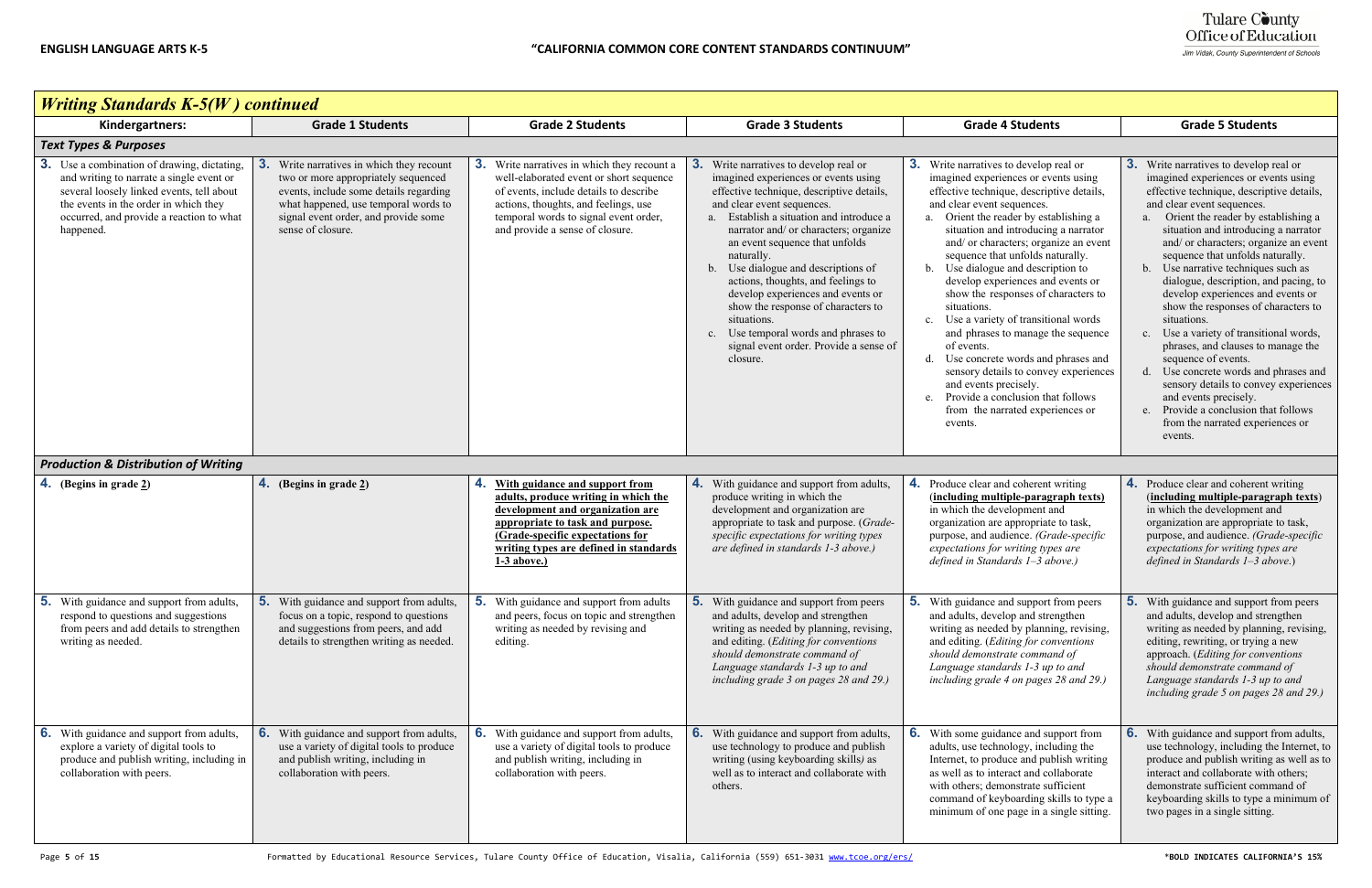#### **LANGUAGE ARTS K‐5 "CALIFORNIA COMMON CORE CONTENT STANDARDS CONTINUUM"**

| <b>Writing Standards K-5(W) continued</b>                                                                                                                   |                                                                                                                                                                                          |                                                                                                                                                                                                                                                 |                                                                                                                                                                                                                                                 |                                                                                                                                                                                                                                                                                                                                                                                                                                                                                                                                                        |                                                                                                                                                                                                                                                                                                                                                                                                                                                                                                                                                                                                                   |  |  |
|-------------------------------------------------------------------------------------------------------------------------------------------------------------|------------------------------------------------------------------------------------------------------------------------------------------------------------------------------------------|-------------------------------------------------------------------------------------------------------------------------------------------------------------------------------------------------------------------------------------------------|-------------------------------------------------------------------------------------------------------------------------------------------------------------------------------------------------------------------------------------------------|--------------------------------------------------------------------------------------------------------------------------------------------------------------------------------------------------------------------------------------------------------------------------------------------------------------------------------------------------------------------------------------------------------------------------------------------------------------------------------------------------------------------------------------------------------|-------------------------------------------------------------------------------------------------------------------------------------------------------------------------------------------------------------------------------------------------------------------------------------------------------------------------------------------------------------------------------------------------------------------------------------------------------------------------------------------------------------------------------------------------------------------------------------------------------------------|--|--|
| Kindergartners:                                                                                                                                             | <b>Grade 1 Students</b>                                                                                                                                                                  | <b>Grade 2 Students</b>                                                                                                                                                                                                                         | <b>Grade 3 Students</b>                                                                                                                                                                                                                         | <b>Grade 4 Students</b>                                                                                                                                                                                                                                                                                                                                                                                                                                                                                                                                | <b>Grade 5 Students</b>                                                                                                                                                                                                                                                                                                                                                                                                                                                                                                                                                                                           |  |  |
| <b>Research to Build &amp; Present Knowledge</b>                                                                                                            |                                                                                                                                                                                          |                                                                                                                                                                                                                                                 |                                                                                                                                                                                                                                                 |                                                                                                                                                                                                                                                                                                                                                                                                                                                                                                                                                        |                                                                                                                                                                                                                                                                                                                                                                                                                                                                                                                                                                                                                   |  |  |
| Participate in shared research and<br>writing projects (e.g., explore a number<br>of books by a favorite author and express<br>opinions about them).        | 7. Participate in shared research and<br>writing projects (e.g., explore a number<br>of "how-to" books on a given topic and<br>use them to write a sequence of<br><i>instructions</i> ). | Participate in shared research and<br>writing projects (e.g., read a number of<br>books on a single topic to produce a<br>report; record science observations).                                                                                 | <b>7.</b> Conduct short research projects that<br>build knowledge about a topic.                                                                                                                                                                | <b>7.</b> Conduct short research projects that<br>build knowledge through investigation<br>of different aspects of a topic.                                                                                                                                                                                                                                                                                                                                                                                                                            | <b>7.</b> Conduct short research projects that use<br>several sources to build knowledge<br>through investigation of different aspects<br>of a topic.                                                                                                                                                                                                                                                                                                                                                                                                                                                             |  |  |
| With guidance and support from adults,<br>8.<br>recall information from experiences or<br>gather information from provided<br>sources to answer a question. | 8. With guidance and support from adults,<br>recall information from experiences or<br>gather information from provided<br>sources to answer a question.                                 | Recall information from experiences or<br>8.<br>gather information from provided<br>sources to answer a question.                                                                                                                               | <b>8.</b> Recall information from experiences or<br>gather information from print and digital<br>sources; take brief notes on sources and<br>sort evidence into provided categories                                                             | 8. Recall relevant information from<br>experiences or gather relevant<br>information from print and digital<br>sources; take notes paraphrase, and<br>categorize information, and provide a list<br>of sources.                                                                                                                                                                                                                                                                                                                                        | <b>8.</b> Recall relevant information from<br>experiences or gather relevant<br>information from print and digital<br>sources; summarize or paraphrase<br>information in notes and finished work,<br>and provide a list of sources.                                                                                                                                                                                                                                                                                                                                                                               |  |  |
| 9.<br>(Begins in grade 4)                                                                                                                                   | <b>9.</b> (Begins in grade 4)                                                                                                                                                            | 9. (Begins in grade 4)                                                                                                                                                                                                                          | <b>9.</b> (Begins in grade 4)                                                                                                                                                                                                                   | <b>9.</b> Draw evidence from literary or<br>informational texts to support analysis,<br>reflection, and research.<br>Apply grade 4 Reading standards to<br>literature (e.g., "Describe in depth a<br>character, setting, or event in a story<br>or drama, drawing on specific<br>details in the text $[e.g., a character's$<br>thoughts, words, or actions].")<br>Apply grade 4 Reading standards to<br>$b_{\cdot}$<br>informational texts (e.g., "Explain"<br>how an author uses reasons and<br>evidence to support particular points<br>in a text"). | <b>9.</b> Draw evidence from literary or<br>informational texts to support analysis,<br>reflection and research.<br>Apply grade 5 Reading standards to<br>literature (e.g., "Compare and<br>contrast two or more characters,<br>settings, or events in a story or a<br>drama, drawing on specific details in<br>the text [e.g., how characters<br>interact]").<br>b. Apply grade 5 Reading standards to<br>informational texts (e.g., "Explain<br>how an author uses reasons and<br>evidence to support particular points<br>in a text, identifying which reasons<br>and evidence support which<br>$point[s]$ "). |  |  |
| <b>Range of Writing</b>                                                                                                                                     |                                                                                                                                                                                          |                                                                                                                                                                                                                                                 |                                                                                                                                                                                                                                                 |                                                                                                                                                                                                                                                                                                                                                                                                                                                                                                                                                        |                                                                                                                                                                                                                                                                                                                                                                                                                                                                                                                                                                                                                   |  |  |
| <b>10.</b> (Begins in grade 2)                                                                                                                              | <b>10.</b> (Begins in grade 2)                                                                                                                                                           | <b>10.</b> Write routinely over extended time<br>frames (time for research, reflection,<br>and revision) and shorter time frames<br>(a single sitting or a day or two) for a<br>range of discipline-specific tasks,<br>purposes, and audiences. | <b>10.</b> Write routinely over extended time<br>frames (time for research, reflection,<br>and revision) and shorter time frames (a<br>single sitting or a day or two) for a range<br>of discipline-specific tasks, purposes,<br>and audiences. | <b>10.</b> Write routinely over extended time<br>frames (time for research, reflection,<br>and revision) and shorter time frames (a<br>single sitting or a day or two) for a range<br>of discipline-specific tasks, purposes,<br>and audiences.                                                                                                                                                                                                                                                                                                        | <b>10.</b> Write routinely over extended time<br>frames (time for research, reflection,<br>and revision) and shorter time frames (a<br>single sitting or a day or two) for a range<br>of discipline-specific tasks, purposes,<br>and audiences.                                                                                                                                                                                                                                                                                                                                                                   |  |  |

# Tulare County<br>Office of Education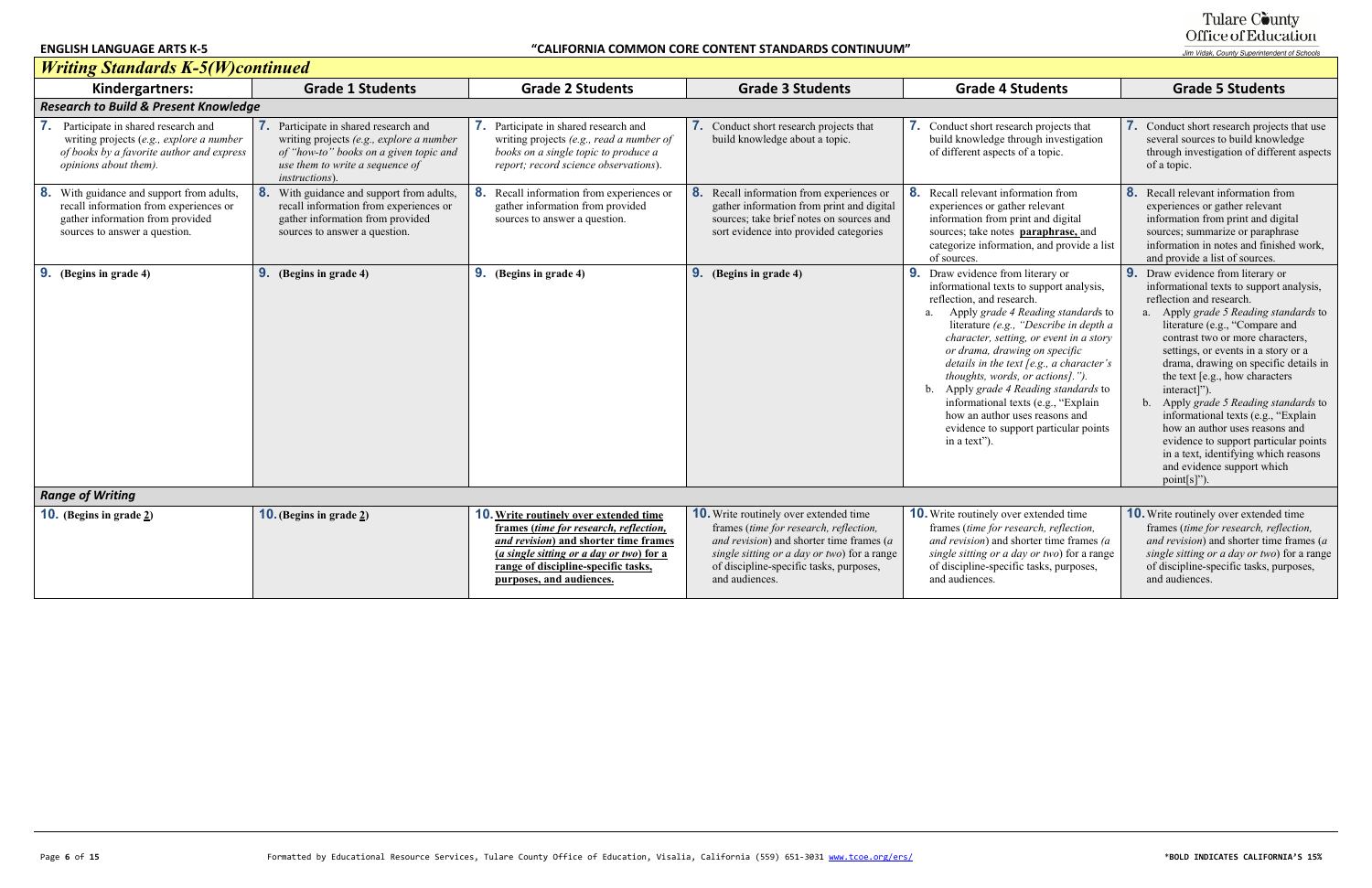#### **LANGUAGE ARTS K‐5 "CALIFORNIA COMMON CORE CONTENT STANDARDS CONTINUUM"**

# Tulare County<br>Office of Education

Jim Vidak, County Superintendent of Schools

## *Speaking & Listening Standards K-5 (SL)*

| Kindergartners:                                                                                                                                                                                                                                                                                                                                                                      | <b>Grade 1 Students</b>                                                                                                                                                                                                                                                                                                                                                                                                                                                                                                                                            | <b>Grade 2 Students</b>                                                                                                                                                                                                                                                                                                                                                                                                                                                                                                                                                                                      | <b>Grade 3 Students</b>                                                                                                                                                                                                                                                                                                                                                                                                                                                                                                                                                                                                                                                                                                                                                                                                                                                                                                  | <b>Grade 4 Students</b>                                                                                                                                                                                                                                                                                                                                                                                                                                                                                                                                                                                                                                                                                                                                                                                                                                      | <b>Grade 5 Students</b>                                                                                                                                                                                                                                                                                                                                                                                                                                                                                                                                                                                                                                                                                                                        |
|--------------------------------------------------------------------------------------------------------------------------------------------------------------------------------------------------------------------------------------------------------------------------------------------------------------------------------------------------------------------------------------|--------------------------------------------------------------------------------------------------------------------------------------------------------------------------------------------------------------------------------------------------------------------------------------------------------------------------------------------------------------------------------------------------------------------------------------------------------------------------------------------------------------------------------------------------------------------|--------------------------------------------------------------------------------------------------------------------------------------------------------------------------------------------------------------------------------------------------------------------------------------------------------------------------------------------------------------------------------------------------------------------------------------------------------------------------------------------------------------------------------------------------------------------------------------------------------------|--------------------------------------------------------------------------------------------------------------------------------------------------------------------------------------------------------------------------------------------------------------------------------------------------------------------------------------------------------------------------------------------------------------------------------------------------------------------------------------------------------------------------------------------------------------------------------------------------------------------------------------------------------------------------------------------------------------------------------------------------------------------------------------------------------------------------------------------------------------------------------------------------------------------------|--------------------------------------------------------------------------------------------------------------------------------------------------------------------------------------------------------------------------------------------------------------------------------------------------------------------------------------------------------------------------------------------------------------------------------------------------------------------------------------------------------------------------------------------------------------------------------------------------------------------------------------------------------------------------------------------------------------------------------------------------------------------------------------------------------------------------------------------------------------|------------------------------------------------------------------------------------------------------------------------------------------------------------------------------------------------------------------------------------------------------------------------------------------------------------------------------------------------------------------------------------------------------------------------------------------------------------------------------------------------------------------------------------------------------------------------------------------------------------------------------------------------------------------------------------------------------------------------------------------------|
| <b>Comprehension &amp; Collaboration</b>                                                                                                                                                                                                                                                                                                                                             |                                                                                                                                                                                                                                                                                                                                                                                                                                                                                                                                                                    |                                                                                                                                                                                                                                                                                                                                                                                                                                                                                                                                                                                                              |                                                                                                                                                                                                                                                                                                                                                                                                                                                                                                                                                                                                                                                                                                                                                                                                                                                                                                                          |                                                                                                                                                                                                                                                                                                                                                                                                                                                                                                                                                                                                                                                                                                                                                                                                                                                              |                                                                                                                                                                                                                                                                                                                                                                                                                                                                                                                                                                                                                                                                                                                                                |
| Participate in collaborative conversations<br>with diverse partners about Kindergarten<br>topics and texts with peers and adults in<br>small and larger groups.<br>Follow agreed-upon rules for<br>discussions (e.g., listening to<br>others and taking turns speaking<br>about the topics and texts under<br>discussion).<br>Continue a conversation through<br>multiple exchanges. | Participate in collaborative conversations<br>with diverse partners about grade 1 topics<br>and texts with peers and adults in small and<br>larger groups.<br>a. Follow agreed-upon rules for<br>discussions (e.g., listening to others<br>with care, speaking one at a time about<br>the topics and text under discussion).<br>Build on others' talk in conversations<br>b.<br>by responding to the comments of<br>others through multiple exchanges.<br>Ask questions to clear up confusion<br>$\mathbf{c}$ .<br>about the topics and texts under<br>discussion. | Participate in collaborative conversations<br>with diverse partners about grade 2 topics<br>and text with peers and adults in small and<br>larger groups.<br>Follow agreed-upon rules for<br>a.<br>discussions (e.g., gaining the floor in<br>respectful ways, listening to others<br>with care, speaking one at a time about<br>the topics and texts under discussion).<br>Build on others' talk in conversations<br>by linking their comments to the<br>remarks of others.<br>Ask for clarification and further<br>C <sub>1</sub><br>explanation as needed about the topics<br>and texts under discussion. | Engage effectively in a range of<br>collaborative discussions (one-on-one, in<br>groups, and teacher led) with diverse<br>partners on grade 3 topics and texts,<br>building on others' ideas and expressing<br>their own clearly.<br>a. Come to discussions prepared having<br>read or studied required material;<br>explicitly draw on that preparation and<br>other information known about the<br>topic to explore ideas under discussion.<br>Follow agreed-upon rules for<br>b.<br>discussions (e.g., gaining the floor in<br>respectful ways, listening to others<br>with care, speaking one at a time about<br>the topics and texts under discussion).<br>Ask questions to check understanding<br>C <sub>1</sub><br>of information presented, stay on topic,<br>and link their comments to the remarks<br>of others.<br>Explain their own ideas and<br>$d_{\cdot}$<br>understanding in light of the<br>discussion. | Engage effectively in a range of<br>collaborative discussions (one-on-one, in<br>groups, and teacher led) with diverse<br>partners on grade 4 topics and texts,<br>building on others' ideas and expressing<br>their own clearly.<br>Come to discussions prepared having<br>a.<br>read or studied required material;<br>explicitly draw on that preparation and<br>other information known about the<br>topic to explore ideas under discussion.<br>Follow agreed-upon rules for<br>$\mathbf{b}$ .<br>discussions and carry out assigned<br>roles.<br>Pose and respond to specific questions<br>to clarify or follow up on information,<br>and make comments that contribute to<br>the discussion and link to the remarks<br>of others.<br>Review the key ideas expressed and<br>explain their own ideas and<br>understanding in light of the<br>discussion. | Engage effectively in a range of<br>collaborative discussions (one-o<br>groups, and teacher-led) with di<br>partners on grade 5 topics and to<br>building on others' ideas and ex-<br>their own clearly.<br>Come to discussions prepare<br>a.<br>read or studied required mate<br>explicitly draw on that prepa<br>other information known abo<br>topic to explore ideas under<br>Follow agreed-upon rules fo<br>$\mathbf{b}$ .<br>discussions and carry out ass<br>roles.<br>Pose and respond to specific<br>$\mathbf{c}$ .<br>by making comments that co<br>the discussion and elaborate<br>remarks of others.<br>Review the key ideas expres<br>$d$ .<br>draw conclusions in light of<br>information and knowledge<br>from the discussions. |
| $\mathbf{2}$<br>Confirm understanding of a text read aloud<br>or information presented orally or through<br>other media by asking and answering<br>questions about key details and requesting<br>clarification if something is not<br>understood.<br>Understand and follow one-and<br>two-step oral directions.                                                                      | Ask and answer questions about key<br>details in a text read aloud or information<br>presented orally or through other media.<br>a. Give, restate, and follow simple<br>two-step directions.                                                                                                                                                                                                                                                                                                                                                                       | 2.<br>Recount or describe key ideas or details<br>from a text read aloud or information<br>presented orally or through other media.<br>Give and follow three- and four-<br>step oral directions.                                                                                                                                                                                                                                                                                                                                                                                                             | 2.<br>Determine the main ideas and supporting<br>details of a text read aloud or information<br>presented in diverse media and formats,<br>including visually, quantitatively, and<br>orally.                                                                                                                                                                                                                                                                                                                                                                                                                                                                                                                                                                                                                                                                                                                            | 2.<br>Paraphrase portions of a text read aloud or<br>information presented in diverse media and<br>formats, including visually, quantitatively,<br>and orally.                                                                                                                                                                                                                                                                                                                                                                                                                                                                                                                                                                                                                                                                                               | <b>2.</b> Summarize a written text read<br>information presented in diver<br>and formats, including visually<br>quantitatively, and orally.                                                                                                                                                                                                                                                                                                                                                                                                                                                                                                                                                                                                    |
| 3.<br>Ask and answer questions in order to seek<br>help, get information, or clarify something<br>that is not understood.                                                                                                                                                                                                                                                            | Ask and answer questions about what a<br>speaker says in order to gather additional<br>information or clarify something that is not<br>understood.                                                                                                                                                                                                                                                                                                                                                                                                                 | 3.<br>Ask and answer questions about what a<br>speaker says in order to clarify<br>comprehension, gather additional<br>information, or deepen understanding of a<br>topic or issue.                                                                                                                                                                                                                                                                                                                                                                                                                          | 3.<br>Ask and answer questions about<br>information from a speaker, offering<br>appropriate elaboration and detail.                                                                                                                                                                                                                                                                                                                                                                                                                                                                                                                                                                                                                                                                                                                                                                                                      | 3 <sub>1</sub><br>Identify the reasons and evidence a<br>speaker or media source provides to<br>support particular points.                                                                                                                                                                                                                                                                                                                                                                                                                                                                                                                                                                                                                                                                                                                                   | <b>3.</b> Summarize the points a speake<br>media source makes and expl<br>each claim is supported by rea<br>evidence, and identify and an<br>logical fallacies.                                                                                                                                                                                                                                                                                                                                                                                                                                                                                                                                                                                |
| <b>Presentation of Knowledge &amp; Ideas</b>                                                                                                                                                                                                                                                                                                                                         |                                                                                                                                                                                                                                                                                                                                                                                                                                                                                                                                                                    |                                                                                                                                                                                                                                                                                                                                                                                                                                                                                                                                                                                                              |                                                                                                                                                                                                                                                                                                                                                                                                                                                                                                                                                                                                                                                                                                                                                                                                                                                                                                                          |                                                                                                                                                                                                                                                                                                                                                                                                                                                                                                                                                                                                                                                                                                                                                                                                                                                              |                                                                                                                                                                                                                                                                                                                                                                                                                                                                                                                                                                                                                                                                                                                                                |
| 4. Describe familiar people, places, things,<br>and events and, with prompting and<br>support, provide additional detail.                                                                                                                                                                                                                                                            | <b>4.</b> Describe people, places, things, and events<br>with relevant details, expressing ideas and<br>feelings clearly.<br>a. Memorize and recite poems.<br>rhymes, and songs with expression.                                                                                                                                                                                                                                                                                                                                                                   | 4. Tell a story or recount an experience with<br>appropriate facts and relevant, descriptive<br>details, speaking audibly in coherent<br>sentences.<br>Plan and deliver a narrative<br>presentation that: recounts a well-<br>elaborated event, includes details,<br>reflects a logical sequence, and<br>provides a conclusion.                                                                                                                                                                                                                                                                              | Report on a topic or text, tell a story, or<br>recount an experience with appropriate<br>facts and relevant, descriptive details,<br>speaking clearly at an understandable pace.<br>a. Plan and deliver an<br>informative/explanatory<br>presentation on a topic that:<br>organizes ideas around major<br>points of information, follows a<br>logical sequence, includes<br>supporting details, uses clear and<br>specific vocabulary, and provides a<br>strong conclusion.                                                                                                                                                                                                                                                                                                                                                                                                                                              | 4. Report on a topic or text, tell a story, or<br>recount an experience in an organized<br>manner, using appropriate facts and<br>relevant, descriptive details to support<br>main ideas or themes; speak clearly at an<br>understandable pace.<br>a. Plan and deliver a narrative<br>presentation that: relates ideas,<br>observations, or recollections;<br>provides a clear context; and<br>includes clear insight into why the<br>event or experience is memorable.                                                                                                                                                                                                                                                                                                                                                                                      | 4. Report on a topic or text or prese<br>opinion, sequencing ideas logica<br>using appropriate facts and relev<br>descriptive details to support ma<br>themes; speak clearly at an unde<br>pace.<br>a. Plan and deliver an opinion<br>that: states an opinion, log<br>sequences evidence to sup<br>speaker's position, uses tr<br>words to effectively link o<br>and evidence (e.g., conseq<br>and therefore), and provid<br>concluding statement rela<br>speaker's position.<br>b. Memorize and recite a po-<br>section of a speech or hist<br>document using rate, expr<br>and gestures appropriate<br>selection.                                                                                                                            |

| 1.<br>2. | Engage effectively in a range of<br>collaborative discussions (one-on-one, in<br>groups, and teacher led) with diverse<br>partners on grade 4 topics and texts,<br>building on others' ideas and expressing<br>their own clearly.<br>Come to discussions prepared having<br>a.<br>read or studied required material;<br>explicitly draw on that preparation and<br>other information known about the<br>topic to explore ideas under discussion.<br>Follow agreed-upon rules for<br>$\mathbf{b}$ .<br>discussions and carry out assigned<br>roles.<br>Pose and respond to specific questions<br>$c_{\cdot}$<br>to clarify or follow up on information,<br>and make comments that contribute to<br>the discussion and link to the remarks<br>of others.<br>d.<br>Review the key ideas expressed and<br>explain their own ideas and<br>understanding in light of the<br>discussion.<br>Paraphrase portions of a text read aloud or<br>information presented in diverse media and<br>formats, including visually, quantitatively,<br>and orally. | <b>1.</b> Engage effectively in a range of<br>collaborative discussions (one-on-one, in<br>groups, and teacher-led) with diverse<br>partners on grade 5 topics and texts,<br>building on others' ideas and expressing<br>their own clearly.<br>Come to discussions prepared having<br>a.<br>read or studied required material;<br>explicitly draw on that preparation and<br>other information known about the<br>topic to explore ideas under discussion.<br>Follow agreed-upon rules for<br>b.<br>discussions and carry out assigned<br>roles.<br>Pose and respond to specific questions<br>$c_{\cdot}$<br>by making comments that contribute to<br>the discussion and elaborate on the<br>remarks of others.<br>d.<br>Review the key ideas expressed and<br>draw conclusions in light of<br>information and knowledge gained<br>from the discussions.<br>2.<br>Summarize a written text read aloud or<br>information presented in diverse media<br>and formats, including visually,<br>quantitatively, and orally. |
|----------|-----------------------------------------------------------------------------------------------------------------------------------------------------------------------------------------------------------------------------------------------------------------------------------------------------------------------------------------------------------------------------------------------------------------------------------------------------------------------------------------------------------------------------------------------------------------------------------------------------------------------------------------------------------------------------------------------------------------------------------------------------------------------------------------------------------------------------------------------------------------------------------------------------------------------------------------------------------------------------------------------------------------------------------------------|-----------------------------------------------------------------------------------------------------------------------------------------------------------------------------------------------------------------------------------------------------------------------------------------------------------------------------------------------------------------------------------------------------------------------------------------------------------------------------------------------------------------------------------------------------------------------------------------------------------------------------------------------------------------------------------------------------------------------------------------------------------------------------------------------------------------------------------------------------------------------------------------------------------------------------------------------------------------------------------------------------------------------|
| 3.       | Identify the reasons and evidence a<br>speaker or media source provides to<br>support particular points.                                                                                                                                                                                                                                                                                                                                                                                                                                                                                                                                                                                                                                                                                                                                                                                                                                                                                                                                      | 3.<br>Summarize the points a speaker or<br>media source makes and explain how<br>each claim is supported by reasons and<br>evidence, and identify and analyze any<br>logical fallacies.                                                                                                                                                                                                                                                                                                                                                                                                                                                                                                                                                                                                                                                                                                                                                                                                                               |
|          |                                                                                                                                                                                                                                                                                                                                                                                                                                                                                                                                                                                                                                                                                                                                                                                                                                                                                                                                                                                                                                               |                                                                                                                                                                                                                                                                                                                                                                                                                                                                                                                                                                                                                                                                                                                                                                                                                                                                                                                                                                                                                       |
| 4.       | Report on a topic or text, tell a story, or<br>recount an experience in an organized<br>manner, using appropriate facts and<br>relevant, descriptive details to support<br>main ideas or themes; speak clearly at an<br>understandable pace.<br>Plan and deliver a narrative<br>a.<br>presentation that: relates ideas,<br>observations, or recollections;<br>provides a clear context; and<br>includes clear insight into why the<br>event or experience is memorable.                                                                                                                                                                                                                                                                                                                                                                                                                                                                                                                                                                       | 4.<br>Report on a topic or text or present an<br>opinion, sequencing ideas logically and<br>using appropriate facts and relevant,<br>descriptive details to support main ideas or<br>themes; speak clearly at an understandable<br>pace.<br>Plan and deliver an opinion speech<br>a.<br>that: states an opinion, logically<br>sequences evidence to support the<br>speaker's position, uses transition<br>words to effectively link opinions<br>and evidence (e.g., consequently<br>and therefore), and provides a<br>concluding statement related to the<br>speaker's position.<br>Memorize and recite a poem or<br>b.<br>section of a speech or historical<br>document using rate, expression,<br>and gestures appropriate to the<br>selection.                                                                                                                                                                                                                                                                     |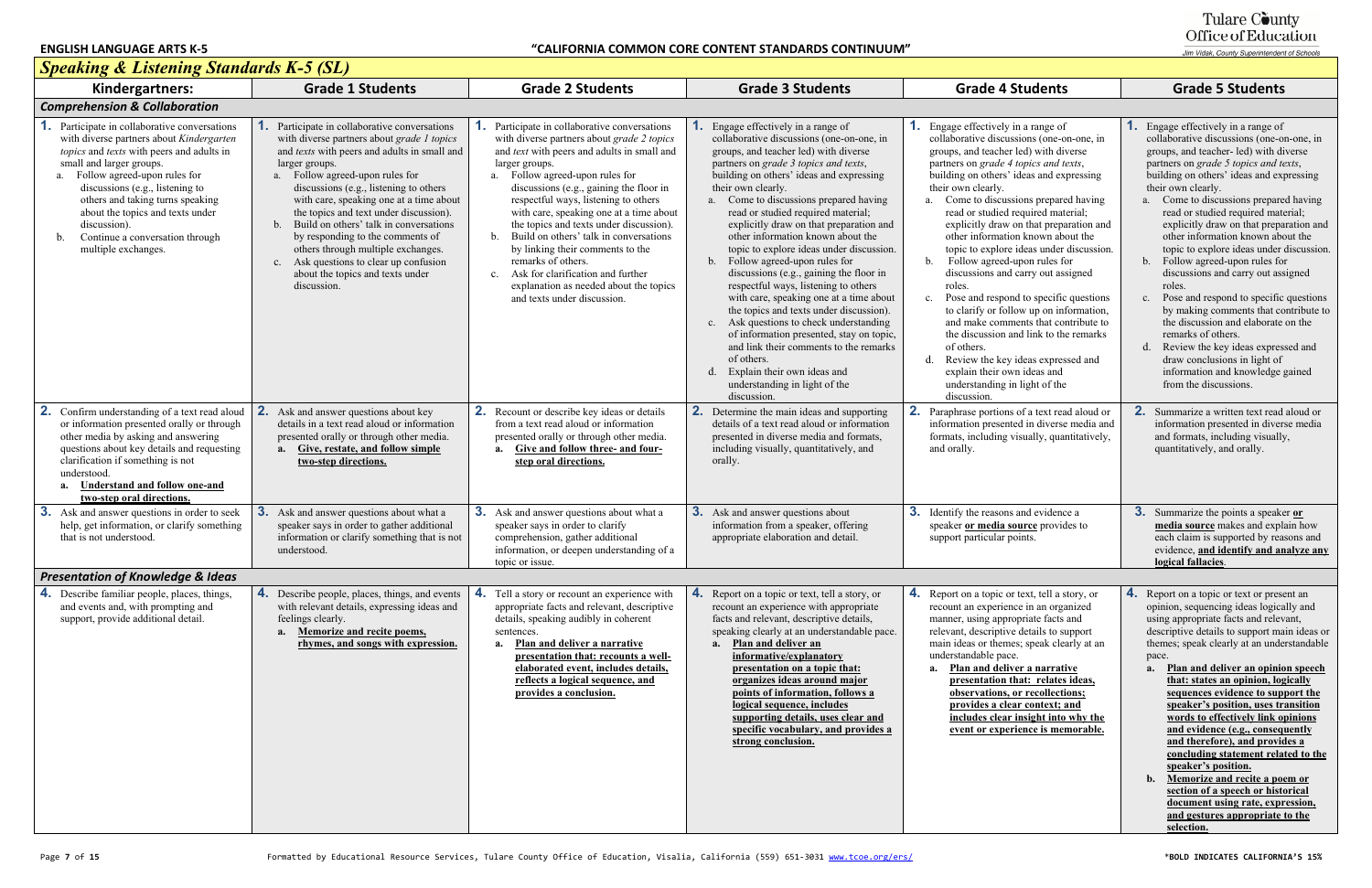#### **LANGUAGE ARTS K‐5 "CALIFORNIA COMMON CORE CONTENT STANDARDS CONTINUUM"**

# Tulare County<br>Office of Education

Jim Vidak, County Superintendent of Schools

## *Speaking & Listening Standards K-5 (SL) continued*

| Kindergartners:                                                                                                                                                                                                                                                                                                                                                                                                                                                                                                                                                                                                                                  | <b>Grade 1 Students</b>                                                                                                                                                                                                                                                                                                                                                                                                                                                                                                                                                                                                                                                                                                                                                                                                                                                                                                                                                                                                                                 | <b>Grade 2 Students</b>                                                                                                                                                                                                                                                                                                                                                                                                                                                                                                                                                                                                                                                                                                                                                                                                            | <b>Grade 3 Students</b>                                                                                                                                                                                                                                                                                                                                                                                                                                                                                                                                                                                                                                                                                                                                                                                                                                                                                                                                                                                                        | <b>Grade 4 Students</b>                                                                                                                                                                                                                                                                                                                                                                                                                                                                                                                                                                                                                                                                                                                                                                                                                                                                                     | <b>Grade 5 Students</b>                                                                                                                                                                                                                                                                                                                                                                                                                                                                                                                                                                       |
|--------------------------------------------------------------------------------------------------------------------------------------------------------------------------------------------------------------------------------------------------------------------------------------------------------------------------------------------------------------------------------------------------------------------------------------------------------------------------------------------------------------------------------------------------------------------------------------------------------------------------------------------------|---------------------------------------------------------------------------------------------------------------------------------------------------------------------------------------------------------------------------------------------------------------------------------------------------------------------------------------------------------------------------------------------------------------------------------------------------------------------------------------------------------------------------------------------------------------------------------------------------------------------------------------------------------------------------------------------------------------------------------------------------------------------------------------------------------------------------------------------------------------------------------------------------------------------------------------------------------------------------------------------------------------------------------------------------------|------------------------------------------------------------------------------------------------------------------------------------------------------------------------------------------------------------------------------------------------------------------------------------------------------------------------------------------------------------------------------------------------------------------------------------------------------------------------------------------------------------------------------------------------------------------------------------------------------------------------------------------------------------------------------------------------------------------------------------------------------------------------------------------------------------------------------------|--------------------------------------------------------------------------------------------------------------------------------------------------------------------------------------------------------------------------------------------------------------------------------------------------------------------------------------------------------------------------------------------------------------------------------------------------------------------------------------------------------------------------------------------------------------------------------------------------------------------------------------------------------------------------------------------------------------------------------------------------------------------------------------------------------------------------------------------------------------------------------------------------------------------------------------------------------------------------------------------------------------------------------|-------------------------------------------------------------------------------------------------------------------------------------------------------------------------------------------------------------------------------------------------------------------------------------------------------------------------------------------------------------------------------------------------------------------------------------------------------------------------------------------------------------------------------------------------------------------------------------------------------------------------------------------------------------------------------------------------------------------------------------------------------------------------------------------------------------------------------------------------------------------------------------------------------------|-----------------------------------------------------------------------------------------------------------------------------------------------------------------------------------------------------------------------------------------------------------------------------------------------------------------------------------------------------------------------------------------------------------------------------------------------------------------------------------------------------------------------------------------------------------------------------------------------|
|                                                                                                                                                                                                                                                                                                                                                                                                                                                                                                                                                                                                                                                  |                                                                                                                                                                                                                                                                                                                                                                                                                                                                                                                                                                                                                                                                                                                                                                                                                                                                                                                                                                                                                                                         |                                                                                                                                                                                                                                                                                                                                                                                                                                                                                                                                                                                                                                                                                                                                                                                                                                    |                                                                                                                                                                                                                                                                                                                                                                                                                                                                                                                                                                                                                                                                                                                                                                                                                                                                                                                                                                                                                                |                                                                                                                                                                                                                                                                                                                                                                                                                                                                                                                                                                                                                                                                                                                                                                                                                                                                                                             |                                                                                                                                                                                                                                                                                                                                                                                                                                                                                                                                                                                               |
| <b>Presentation of Knowledge &amp; Ideas</b><br>5.<br>Add drawings or other visual displays to<br>descriptions as desired to provide<br>additional detail<br>6.<br>Speak audibly and express thoughts,                                                                                                                                                                                                                                                                                                                                                                                                                                           | <b>5.</b> Add drawings or other visual displays to<br>descriptions when appropriate to clarify<br>ideas, thoughts, and feelings.<br><b>6.</b> Produce complete sentences when                                                                                                                                                                                                                                                                                                                                                                                                                                                                                                                                                                                                                                                                                                                                                                                                                                                                           | 5.<br>Create audio recordings of stories or<br>poems; add drawings or other visual<br>displays to stories or recounts of<br>experiences when appropriate to clarify<br>ideas, thoughts, and feelings.<br>6.<br>Produce complete sentences when                                                                                                                                                                                                                                                                                                                                                                                                                                                                                                                                                                                     | <b>5.</b> Create engaging audio recordings of<br>stories or poems that demonstrate fluid<br>reading at an understandable pace; add<br>visual displays when appropriate to<br>emphasize or enhance certain facts or<br>details.<br><b>6.</b> Speak in complete sentences when                                                                                                                                                                                                                                                                                                                                                                                                                                                                                                                                                                                                                                                                                                                                                   | <b>5.</b> Add audio recordings and visual displays<br>to presentations when appropriate to<br>enhance the development of main ideas or<br>themes.<br>6.<br>Differentiate between contexts that call for                                                                                                                                                                                                                                                                                                                                                                                                                                                                                                                                                                                                                                                                                                     | <b>5.</b> Include multimedia components (e.g.,<br>graphics, sound) and visual displays in<br>presentations when appropriate to enhance<br>the development of main ideas or themes.<br>Adapt speech to a variety of contexts and<br>6.                                                                                                                                                                                                                                                                                                                                                         |
| feelings, and ideas clearly.                                                                                                                                                                                                                                                                                                                                                                                                                                                                                                                                                                                                                     | appropriate to task and situation (See grade<br>1 Language standards 1 and 3 on page 26<br>for specific expectations.)                                                                                                                                                                                                                                                                                                                                                                                                                                                                                                                                                                                                                                                                                                                                                                                                                                                                                                                                  | appropriate to task and situation in order to<br>provide requested detail or clarification.<br>(See grade 2 Language standards 1 and 3<br>on pages 26 and 27 for specific<br>expectations.)                                                                                                                                                                                                                                                                                                                                                                                                                                                                                                                                                                                                                                        | appropriate to task and situation in order to<br>provide requested detail or clarification.<br>(See grade 3 Language standards 1 and 3<br>on pages 28 and 29 for specific<br>expectations.)                                                                                                                                                                                                                                                                                                                                                                                                                                                                                                                                                                                                                                                                                                                                                                                                                                    | formal English (e.g., presenting ideas) and<br>situations where informal discourse is<br>appropriate (e.g., small-group discussion);<br>use formal English when appropriate to<br>task and situation. (See grade 4 Language<br>standards 1 on pages 28 and 29 for specific<br>expectations.)                                                                                                                                                                                                                                                                                                                                                                                                                                                                                                                                                                                                                | tasks, using formal English when<br>appropriate to task and situation. (See<br>grade 5 Language standards 1 and 3 on<br>pages 28 and 29 for specific expectations.)                                                                                                                                                                                                                                                                                                                                                                                                                           |
| <b>Language Standards K-5 (L)</b>                                                                                                                                                                                                                                                                                                                                                                                                                                                                                                                                                                                                                |                                                                                                                                                                                                                                                                                                                                                                                                                                                                                                                                                                                                                                                                                                                                                                                                                                                                                                                                                                                                                                                         |                                                                                                                                                                                                                                                                                                                                                                                                                                                                                                                                                                                                                                                                                                                                                                                                                                    |                                                                                                                                                                                                                                                                                                                                                                                                                                                                                                                                                                                                                                                                                                                                                                                                                                                                                                                                                                                                                                |                                                                                                                                                                                                                                                                                                                                                                                                                                                                                                                                                                                                                                                                                                                                                                                                                                                                                                             |                                                                                                                                                                                                                                                                                                                                                                                                                                                                                                                                                                                               |
| <b>Conventions of Standard English</b>                                                                                                                                                                                                                                                                                                                                                                                                                                                                                                                                                                                                           |                                                                                                                                                                                                                                                                                                                                                                                                                                                                                                                                                                                                                                                                                                                                                                                                                                                                                                                                                                                                                                                         |                                                                                                                                                                                                                                                                                                                                                                                                                                                                                                                                                                                                                                                                                                                                                                                                                                    |                                                                                                                                                                                                                                                                                                                                                                                                                                                                                                                                                                                                                                                                                                                                                                                                                                                                                                                                                                                                                                |                                                                                                                                                                                                                                                                                                                                                                                                                                                                                                                                                                                                                                                                                                                                                                                                                                                                                                             |                                                                                                                                                                                                                                                                                                                                                                                                                                                                                                                                                                                               |
| Demonstrate command of the conventions<br>of Standard English grammar and usage<br>when writing or speaking.<br>Print many upper- and lowercase<br>letters.<br>Use frequently occurring nouns and<br>b.<br>verbs.<br>Form regular plural nouns orally by<br>$\mathbf{c}$ .<br>adding /s/or /es/ (e.g., <i>dog, dogs</i> ; wish,<br>wishes).<br>Understand and use question words<br>(interrogatives) (e.g., who, what,<br>where, when, why, how).<br>Use the most frequently occurring<br>e.<br>prepositions (e.g., to, from, in, out, on<br>off, for, of, by, with).<br>Produce and expand complete<br>sentences in shared language activities. | Demonstrate command of the conventions<br>of Standard English grammar and usage<br>when writing or speaking.<br>Print all upper- and lowercase letters.<br>Use common, proper, and possessive<br>nouns<br>c. Use singular and plural nouns with<br>matching verbs in basic sentences<br>(e.g., He hops; We hop).<br>d. Use personal <i>(subject, object)</i> ,<br>possessive, and indefinite pronouns<br>$(e.g., I, me, they, them, their; anyone,$<br>everything).<br>e. Use verbs to convey a sense of past,<br>present, and future (e.g., Yesterday I<br>walked home; Today I walk home;<br>Tomorrow I will walk home.)<br>Use frequently occurring adjectives.<br>Use frequently occurring conjunctions<br>g.<br>(e.g., and, but, or, so, because).<br>h. Use determiners (e.g., articles,<br>demonstratives).<br>Use frequently occurring prepositions<br>(e.g., during, beyond, toward).<br>Produce and expand complete simple<br>and compound declarative,<br>interrogative, imperative, and<br>exclamatory sentences in response to<br>prompts. | Demonstrate command of the conventions<br>of Standard English grammar and usage<br>when writing or speaking.<br>Create readable documents with<br>legible print.<br>Use collective nouns (e.g., group).<br>$\mathbf{b}$ .<br>Form and use frequently occurring<br>irregular plural nouns (e.g., feet<br>children, teeth, mice, fish).<br>Use reflexive pronouns (e.g., <i>myself</i> ,<br>d.<br>ourselves).<br>e. Form and use the past tense of<br>frequently occurring irregular verbs<br>(e.g., sat, hid, told).<br>Use adjectives and adverbs, and choose<br>between them depending on what is to<br>be modified.<br>Produce, expand, and rearrange<br>complete simple and compound<br>sentences (e.g., The boy watched the<br>movie; The little boy watched the<br>movie; The action movie was watched<br>by the little boy). | Demonstrate command of the conventions<br>of Standard English grammar and usage<br>when writing or speaking.<br>Write legibly in cursive or joined<br>italics, allowing margins and correct<br>spacing between letters in a word<br>and words in a sentence.<br>b. Explain the function of nouns,<br>pronouns, verbs, adjectives, and<br>adverbs in general and their functions<br>in particular sentences.<br>Use reciprocal pronouns correctly<br>d. Form and use regular and irregular<br>plural nouns.<br>e. Use abstract nouns (e.g., <i>childhood</i> )<br>f. Form and use regular and irregular<br>verbs.<br>Form and use the simple (e.g., $I$<br>walked; I walk; I will walk) verb<br>tenses.<br>h. Ensure subject-verb and pronoun<br>antecedent agreement.*<br>Form and use comparative and<br>superlative adjectives and adverbs, and<br>choose between them depending on<br>what is to be modified.<br>Use coordinating and subordinating<br>conjunctions.<br>Produce simple, compound, and<br>complex sentences. | Demonstrate command of the conventions<br>of Standard English grammar and usage<br>when writing or speaking.<br>Write fluidly and legibly in cursive<br>or joined italics.<br>b. Use <b>interrogative</b> relative pronouns<br>(who, whose, whom, which, that) and<br>relative adverbs (where, when, why).<br>c. Form and use the progressive $(e.g., I)$<br>was walking; I am walking; I will be<br>walking) verb tenses.<br>Use modal auxiliaries (e.g., can, may,<br>d.<br>must) to convey various conditions.<br>Order adjectives within sentences<br>e.<br>according to conventional patterns<br>(e.g., a small red bag rather than a red<br>small bag).<br>Form and use prepositional phrases.<br>Produce complete sentences,<br>g.<br>recognizing and correcting<br>inappropriate fragments and run-ons.*<br>Correctly use frequently confuse words<br>h.<br>(e.g., to, too, two; there, their). $*$ | Demonstrate command of the conventions<br>of Standard English grammar and usage<br>when writing or speaking.<br>Explain the function of conjunctions,<br>prepositions, and interjections in<br>general and their function in particular<br>sentences.<br>Form and use the perfect (e.g., I had<br>walked; I have walked; I will have<br>walked) verb tenses.<br>c. Use verb tense to convey various<br>times, sequences, states, and<br>conditions.<br>Recognize and correct inappropriate<br>shifts in verb tense.*<br>Use correlative conjunctions (e.g.,<br>e.<br>either/or, neither/nor). |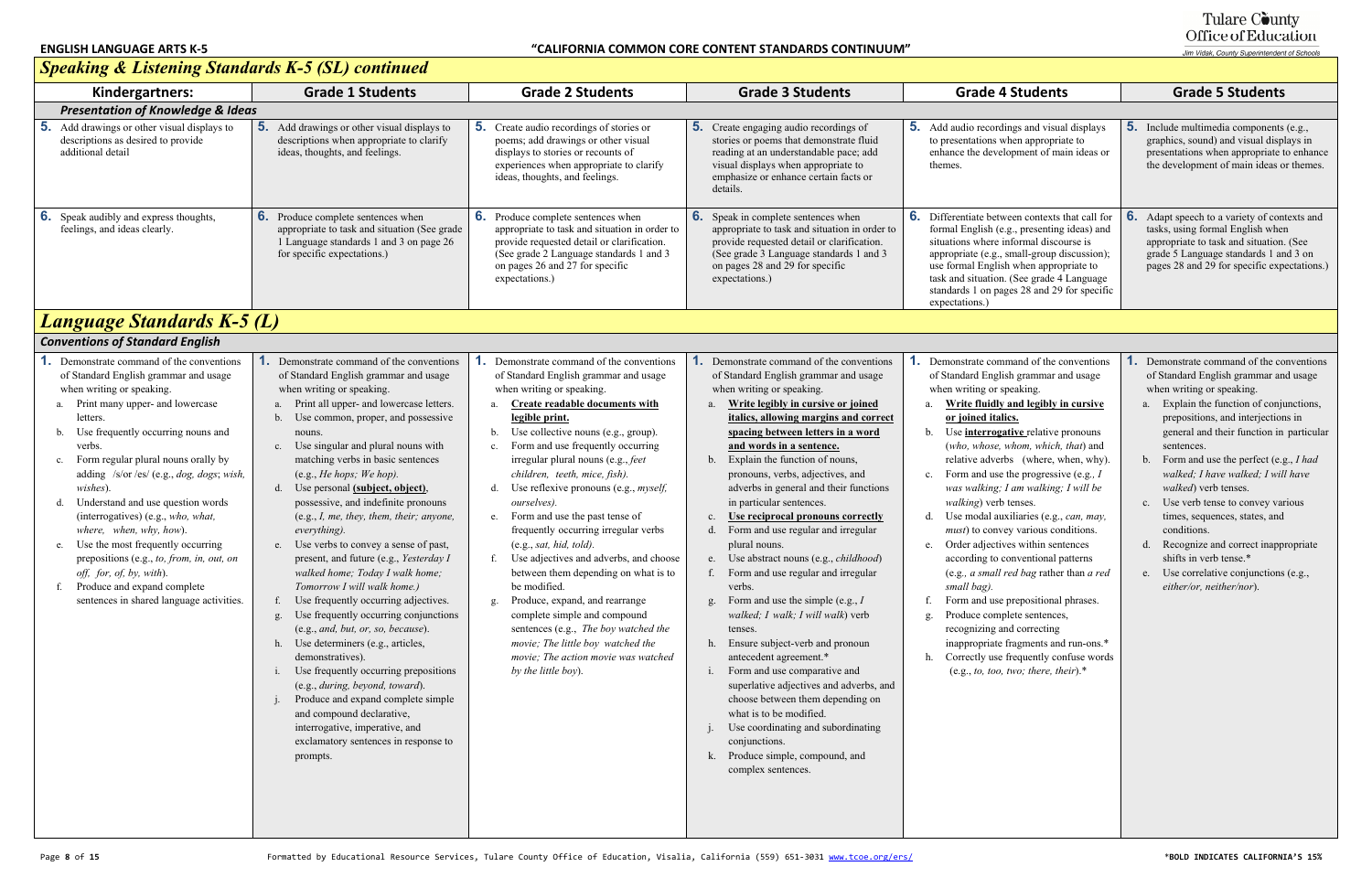#### **LANGUAGE ARTS K‐5 "CALIFORNIA COMMON CORE CONTENT STANDARDS CONTINUUM"**

### *Language Standards K-5 (L)continued*

| Kindergartners:                                                                                                                                                                                                                                                                                                                                                                                                                                                                        | <b>Grade 1 Students</b>                                                                                                                                                                                                                                                                                                                                                                                                                                                                                                                               | <b>Grade 2 Students</b>                                                                                                                                                                                                                                                                                                                                                                                                                                                                                                                                                                                                                                                                                                                                                                                                                                                                                                          | <b>Grade 3 Students</b>                                                                                                                                                                                                                                                                                                                                                                                                                                                                                                                                                                                                                                                                                                                                                                            | <b>Grade 4 Students</b>                                                                                                                                                                                                                                                                                                                                                                                                                                                                                                                                                                                                                                                                                                                                                          | <b>Grade 5 Students</b>                                                                                                                                                                                                                                                                                                                                                                                                                                                                                                                                                                                                     |
|----------------------------------------------------------------------------------------------------------------------------------------------------------------------------------------------------------------------------------------------------------------------------------------------------------------------------------------------------------------------------------------------------------------------------------------------------------------------------------------|-------------------------------------------------------------------------------------------------------------------------------------------------------------------------------------------------------------------------------------------------------------------------------------------------------------------------------------------------------------------------------------------------------------------------------------------------------------------------------------------------------------------------------------------------------|----------------------------------------------------------------------------------------------------------------------------------------------------------------------------------------------------------------------------------------------------------------------------------------------------------------------------------------------------------------------------------------------------------------------------------------------------------------------------------------------------------------------------------------------------------------------------------------------------------------------------------------------------------------------------------------------------------------------------------------------------------------------------------------------------------------------------------------------------------------------------------------------------------------------------------|----------------------------------------------------------------------------------------------------------------------------------------------------------------------------------------------------------------------------------------------------------------------------------------------------------------------------------------------------------------------------------------------------------------------------------------------------------------------------------------------------------------------------------------------------------------------------------------------------------------------------------------------------------------------------------------------------------------------------------------------------------------------------------------------------|----------------------------------------------------------------------------------------------------------------------------------------------------------------------------------------------------------------------------------------------------------------------------------------------------------------------------------------------------------------------------------------------------------------------------------------------------------------------------------------------------------------------------------------------------------------------------------------------------------------------------------------------------------------------------------------------------------------------------------------------------------------------------------|-----------------------------------------------------------------------------------------------------------------------------------------------------------------------------------------------------------------------------------------------------------------------------------------------------------------------------------------------------------------------------------------------------------------------------------------------------------------------------------------------------------------------------------------------------------------------------------------------------------------------------|
| <b>Conventions of Standard English</b>                                                                                                                                                                                                                                                                                                                                                                                                                                                 |                                                                                                                                                                                                                                                                                                                                                                                                                                                                                                                                                       |                                                                                                                                                                                                                                                                                                                                                                                                                                                                                                                                                                                                                                                                                                                                                                                                                                                                                                                                  |                                                                                                                                                                                                                                                                                                                                                                                                                                                                                                                                                                                                                                                                                                                                                                                                    |                                                                                                                                                                                                                                                                                                                                                                                                                                                                                                                                                                                                                                                                                                                                                                                  |                                                                                                                                                                                                                                                                                                                                                                                                                                                                                                                                                                                                                             |
| $\mathbf{2}$<br>Demonstrate command of the conventions<br>of Standard English capitalization,<br>punctuation, and spelling when writing.<br>Capitalize the first word in a sentence<br>a.<br>and the pronoun $I$ .<br>Recognize and name end punctuation.<br>Write a letter or letters for most<br>$\mathbf{c}$ .<br>consonant and short-vowel sounds<br>(phonemes).<br>Spell simple words phonetically,<br>d.<br>drawing on knowledge of sound- letter<br>relationships.              | Demonstrate command of the conventions<br>of Standard English capitalization,<br>punctuation, and spelling when writing.<br>Capitalize dates and names of people.<br>a.<br>Use end punctuation for sentences.<br>$\mathbf{b}$ .<br>Use commas in dates and to separate<br>$c_{\cdot}$<br>single words in a series.<br>d. Use conventional spelling for words<br>with common spelling patterns and for<br>frequently occurring irregular words.<br>e. Spell untaught words phonetically,<br>drawing on phonemic awareness and<br>spelling conventions. | Demonstrate command of the conventions<br>of Standard English capitalization,<br>punctuation, and spelling when writing.<br>Capitalize holidays, product names,<br>a.<br>and geographic names.<br>b. Use commas in greetings and closings<br>of letters.<br>Use an apostrophe to form contractions<br>and frequently occurring possessives.<br>Generalize learned spelling patterns<br>when writing words (e.g., cage $\rightarrow$<br>badge; boy $\rightarrow$ boil).<br>Consult reference materials, including<br>beginning dictionaries, as needed to<br>check and correct spellings.                                                                                                                                                                                                                                                                                                                                         | Demonstrate command of the conventions<br>of Standard English capitalization,<br>punctuation, and spelling when writing.<br>a. Capitalize appropriate words in titles.<br>b. Use commas in addresses.<br>c. Use commas and quotation marks in<br>dialogue.<br>d. Form and use possessives.<br>e. Use conventional spelling for high<br>frequency and other studied words and<br>for adding suffixes to base words (e.g.,<br>sitting, smiled, cries, happiness).<br>Use spelling patterns and<br>generalizations (e.g., word families,<br>position-based spellings, syllable<br>patterns, ending rules, meaningful<br>word parts) in writing words.<br>Consult reference materials, including<br>beginning dictionaries, as needed to<br>check and correct spellings.                               | 2.<br>Demonstrate command of the conventions<br>of Standard English capitalization,<br>punctuation, and spelling when writing.<br>Use correct capitalization.<br>b. Use commas and quotation marks to<br>mark direct speech and quotations<br>from a text.<br>Use a comma before a coordinating<br>conjunction in a compound sentence.<br>d. Spell grade-appropriate words<br>correctly, consulting references as<br>needed.                                                                                                                                                                                                                                                                                                                                                     | Demonstrate command of the<br>of Standard English capitalizat<br>punctuation, and spelling when<br>a. Use punctuation to separat<br>series.*<br>b. Use a comma to separate a<br>introductory element from<br>the sentence.<br>c. Use a comma to set off the<br>and no (e.g., Yes, thank yor<br>a tag question from the res<br>sentence (e.g., It's true, isn<br>to indicate direct address<br>you, Steve?).<br>d. Use underlining, quotation<br>italics to indicate titles of v<br>Spell grade-appropriate wo<br>correctly, consulting refere<br>needed.                                                                    |
| <b>Knowledge of Language</b>                                                                                                                                                                                                                                                                                                                                                                                                                                                           |                                                                                                                                                                                                                                                                                                                                                                                                                                                                                                                                                       |                                                                                                                                                                                                                                                                                                                                                                                                                                                                                                                                                                                                                                                                                                                                                                                                                                                                                                                                  |                                                                                                                                                                                                                                                                                                                                                                                                                                                                                                                                                                                                                                                                                                                                                                                                    |                                                                                                                                                                                                                                                                                                                                                                                                                                                                                                                                                                                                                                                                                                                                                                                  |                                                                                                                                                                                                                                                                                                                                                                                                                                                                                                                                                                                                                             |
| <b>3.</b> (Begins in grade 2)                                                                                                                                                                                                                                                                                                                                                                                                                                                          | <b>3.</b> (Begins in grade 2)                                                                                                                                                                                                                                                                                                                                                                                                                                                                                                                         | <b>3.</b> Use knowledge of language and its<br>conventions when writing, speaking,<br>reading, or listening.<br>Compare formal and informal uses of<br>English.                                                                                                                                                                                                                                                                                                                                                                                                                                                                                                                                                                                                                                                                                                                                                                  | <b>3.</b> Use knowledge of language and its<br>conventions when writing, speaking,<br>reading, or listening.<br>a. Choose words and phrases for effect.*<br>Recognize and observe differences<br>between the conventions of spoken and<br>written standard English.                                                                                                                                                                                                                                                                                                                                                                                                                                                                                                                                | <b>3.</b> Use knowledge of language and its<br>conventions when writing, speaking,<br>reading, or listening.<br>a. Choose words and phrases to convey<br>ideas precisely.*<br>b. Choose punctuation for effect.*<br>Differentiate between contexts that call<br>for formal English (e.g., presenting<br>ideas) and situations where informal<br>discourse is appropriate (e.g., small<br>group discussion).                                                                                                                                                                                                                                                                                                                                                                      | <b>3.</b> Use knowledge of language are<br>conventions when writing, spe<br>reading, or listening.<br>a. Expand, combine, and redu<br>sentences for meaning, rea<br>interest, and style.<br>Compare and contrast the<br>b.<br>English (e.g., dialects, regi<br>in stories, dramas, or poem                                                                                                                                                                                                                                                                                                                                  |
| <b>Vocabulary Acquisition and Use</b>                                                                                                                                                                                                                                                                                                                                                                                                                                                  |                                                                                                                                                                                                                                                                                                                                                                                                                                                                                                                                                       |                                                                                                                                                                                                                                                                                                                                                                                                                                                                                                                                                                                                                                                                                                                                                                                                                                                                                                                                  |                                                                                                                                                                                                                                                                                                                                                                                                                                                                                                                                                                                                                                                                                                                                                                                                    |                                                                                                                                                                                                                                                                                                                                                                                                                                                                                                                                                                                                                                                                                                                                                                                  |                                                                                                                                                                                                                                                                                                                                                                                                                                                                                                                                                                                                                             |
| <b>4.</b> Determine or clarify the meaning of<br>unknown and multiple-meaning words and<br>phrases based on kindergarten reading<br>and content.<br>Identify new meanings for familiar<br>a.<br>words and apply them accurately<br>(e.g., knowing <i>duck</i> is a bird and<br>learning the verb to duck).<br>Use the most frequently occurring<br>b.<br>inflections and affixes (e.g., -ed, -s, re-,<br><i>un- pre-, -ful,-less</i> ) as a clue to the<br>meaning of an unknown word. | <b>4.</b> Determine or clarify the meaning of<br>unknown and multiple-meaning words and<br>phrases based on grade 1 reading and<br>content, choosing flexibly from an array of<br>strategies.<br>a. Use sentence-level context as a clue to<br>the meaning of a word or phrase.<br>Use frequently occurring affixes as a<br>b.<br>clue to the meaning of a word.<br>c. Identify frequently occurring root<br>words (e.g., <i>look</i> ) and their inflectional<br>forms (e.g., looks, looked, looking).                                               | 4. Determine or clarify the meaning of<br>unknown and multiple-meaning words and<br>phrases based on grade 2 reading and<br>content, choosing flexibly from an array of<br>strategies.<br>a. Use sentence-level context as a clue to<br>the meaning of a word or phrase.<br>Determine the meaning of the new<br>word formed when a known prefix is<br>added to a known word (e.g.,<br>happy/unhappy, tell/retell).<br>Use a known root word as a clue to the<br>$c_{\cdot}$<br>meaning of an unknown word with the<br>same root (e.g., <i>addition</i> , <i>additional</i> ).<br>Use knowledge of the meaning of<br>d<br>individual words to predict the<br>meaning of compound words (e.g.,<br>birdhouse, lighthouse, housefly;<br>bookshelf, notebook, bookmark).<br>Use glossaries and beginning<br>e.<br>dictionaries, both print and digital, to<br>determine or clarify the meaning of<br>words and phrases in all content | <b>4.</b> Determine or clarify the meaning of<br>unknown and multiple-meaning words and<br>phrases based on grade 3 reading and<br>content, choosing flexibly from a range of<br>strategies.<br>a. Use sentence-level context as a clue to<br>the meaning of a word or phrase.<br>b. Determine the meaning of the new<br>word formed when a known affix is<br>added to a known word (e.g.,<br>agreeable /disagreeable, comfortable<br>/uncomfortable, care/careless,<br>heat/preheat).<br>c. Use a known root word as a clue to the<br>meaning of an unknown word with the<br>same root (e.g., company, companion).<br>d. Use glossaries or beginning<br>dictionaries, both print and digital, to<br>determine or clarify the precise<br>meaning of key words and phrases in<br>all content areas. | 4. Determine or clarify the meaning of<br>unknown and multiple-meaning words and<br>phrases based on grade 4 reading and<br>content, choosing flexibly from a range of<br>strategies.<br>a. Use context (e.g., definitions,<br>examples, or restatements in text) as a<br>clue to the meaning of a word or<br>phrase.<br>Use common, grade-appropriate Greek<br>b.<br>and Latin affixes and roots as clues to<br>the meaning of a word (e.g., <i>telegraph</i> ,<br>photograph, autograph).<br>Consult reference materials (e.g.,<br>dictionaries, glossaries, thesauruses),<br>both print and digital, to find the<br>pronunciation and determine or clarify<br>the precise meaning of key words and<br>phrases and to identify alternate<br>word choices in all content areas. | 4. Determine or clarify the mean<br>unknown and multiple-meanin<br>phrases based on grade 5 read<br>content, choosing flexibly from<br>strategies.<br>a. Use context (e.g., cause/eff<br>relationships and comparis<br>as a clue to the meaning of<br>phrase.<br>b. Use common, grade-appro<br>and Latin affixes and roots<br>the meaning of a word (e.g<br>photograph, photosynthesi<br>Consult reference material<br>$c_{\cdot}$<br>dictionaries, glossaries, the<br>both print and digital, to fi<br>pronunciation and determi<br>the precise meaning of key<br>phrases and to identify all<br>word choices in all conte |

### Tulare County Office of Education

Jim Vidak, County Superintendent of Schools

#### h capitalization, pelling when writing. vitalization. nd quotation marks to eech and quotations before a coordinating a compound sentence. propriate words ulting references as **2.** Demonstrate command of the conventions of Standard English capitalization, punctuation, and spelling when writing. a. Use punctuation to separate items in a series.\* b. Use a comma to separate an introductory element from the rest of the sentence. c. Use a comma to set off the words *yes*  and *no* (e.g., *Yes, thank you*), to set off a tag question from the rest of the sentence (e.g., *It's true, isn't it?*), and to indicate direct address (e.g., *Is that you, Steve?*). d. Use underlining, quotation marks, or italics to indicate titles of works. e. Spell grade-appropriate words correctly, consulting references as needed. language and its writing, speaking, and phrases to convey ation for effect.\* etween contexts that call lish (e.g., presenting ations where informal propriate (e.g., small  $\sup$ . **3.** Use knowledge of language and its conventions when writing, speaking, reading, or listening. a. Expand, combine, and reduce sentences for meaning, reader/listener interest, and style. b. Compare and contrast the varieties of English (e.g., dialects, registers) used in stories, dramas, or poems. fy the meaning of iple-meaning words and phrases based on *grade 4 reading and*  flexibly from a range of g., definitions, extatements in text) as a ining of a word or grade-appropriate Greek and Latin affixes and roots as clues to a word (e.g., *telegraph, photograph, autograph*).  $\vec{c}$  materials (e.g., ossaries, thesauruses), digital, to find the and determine or clarify aning of key words and identify alternate **4.** Determine or clarify the meaning of unknown and multiple-meaning words and phrases based on *grade 5 reading and content,* choosing flexibly from a range of strategies. a. Use context (e.g., cause/effect relationships and comparisons in text) as a clue to the meaning of a word or phrase. b. Use common, grade-appropriate Greek and Latin affixes and roots as clues to the meaning of a word (e.g., *photograph, photosynthesis*). c. Consult reference materials (e.g., dictionaries, glossaries, thesauruses), both print and digital, to find the pronunciation and determine or clarify the precise meaning of key words and phrases **and to identify alternate word choices in all content areas.**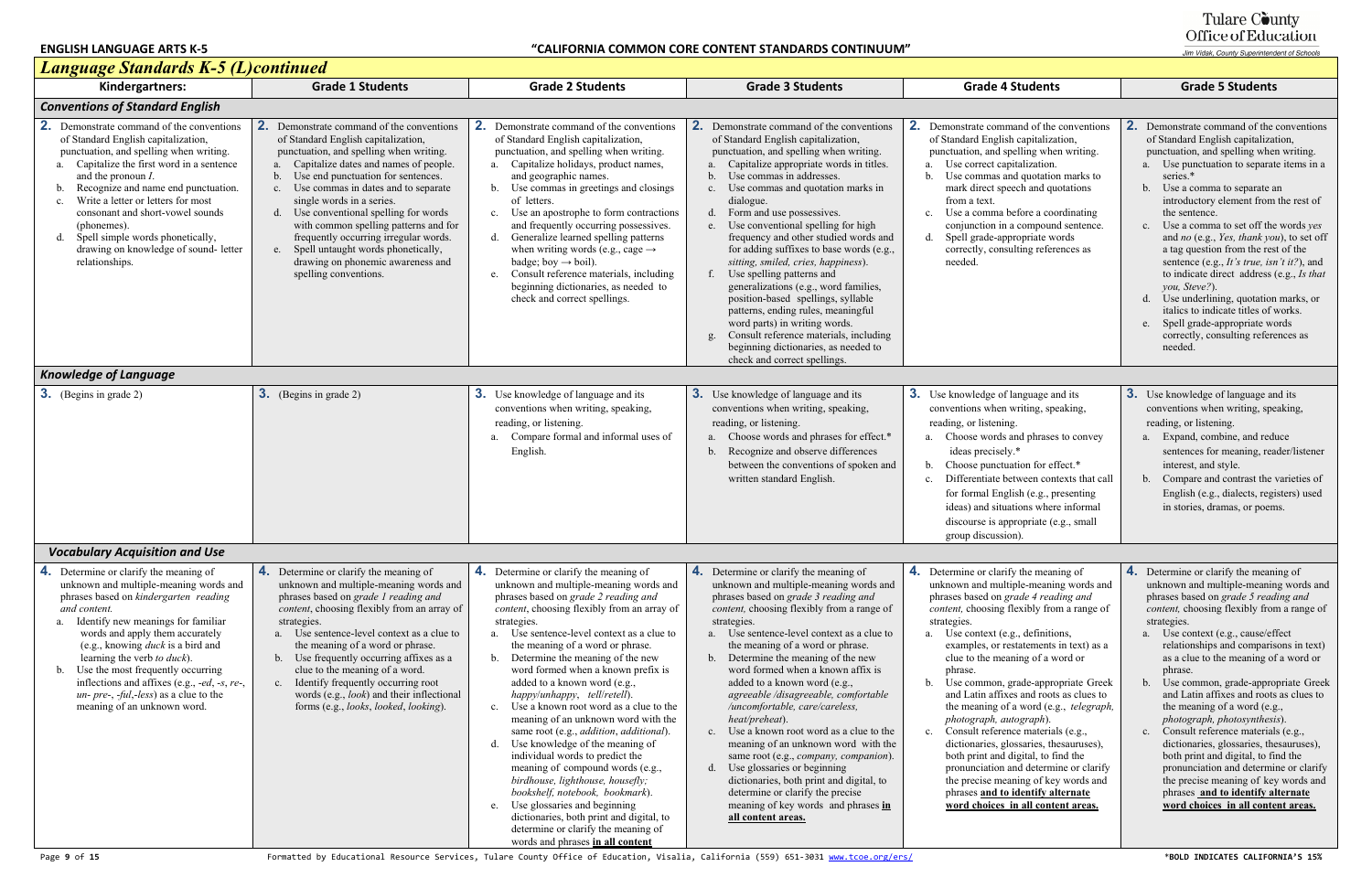#### **LANGUAGE ARTS K‐5 "CALIFORNIA COMMON CORE CONTENT STANDARDS CONTINUUM"**

# Tulare County<br>Office of Education

|                                                                                                                                                                                                                                                                                                                                                                                                                                                                                                                                                                                                                                                                                                |                                                                                                                                                                                                                                                                                                                                                                                                                                                                                                                                                                                                                                                                                                                                                                                                                     | areas.                                                                                                                                                                                                                                                                                                                                                                                                           |                                                                                                                                                                                                                                                                                                                                                                                                                                                                                                                                        |                                                                                                                                                                                                                                                                                                                                                                                                                                                                                                                       |                                                                                                                                                                                                                                                                                                                                                                                                                                   |  |  |  |
|------------------------------------------------------------------------------------------------------------------------------------------------------------------------------------------------------------------------------------------------------------------------------------------------------------------------------------------------------------------------------------------------------------------------------------------------------------------------------------------------------------------------------------------------------------------------------------------------------------------------------------------------------------------------------------------------|---------------------------------------------------------------------------------------------------------------------------------------------------------------------------------------------------------------------------------------------------------------------------------------------------------------------------------------------------------------------------------------------------------------------------------------------------------------------------------------------------------------------------------------------------------------------------------------------------------------------------------------------------------------------------------------------------------------------------------------------------------------------------------------------------------------------|------------------------------------------------------------------------------------------------------------------------------------------------------------------------------------------------------------------------------------------------------------------------------------------------------------------------------------------------------------------------------------------------------------------|----------------------------------------------------------------------------------------------------------------------------------------------------------------------------------------------------------------------------------------------------------------------------------------------------------------------------------------------------------------------------------------------------------------------------------------------------------------------------------------------------------------------------------------|-----------------------------------------------------------------------------------------------------------------------------------------------------------------------------------------------------------------------------------------------------------------------------------------------------------------------------------------------------------------------------------------------------------------------------------------------------------------------------------------------------------------------|-----------------------------------------------------------------------------------------------------------------------------------------------------------------------------------------------------------------------------------------------------------------------------------------------------------------------------------------------------------------------------------------------------------------------------------|--|--|--|
|                                                                                                                                                                                                                                                                                                                                                                                                                                                                                                                                                                                                                                                                                                | <b>Language Standards K-5 (L)continued</b>                                                                                                                                                                                                                                                                                                                                                                                                                                                                                                                                                                                                                                                                                                                                                                          |                                                                                                                                                                                                                                                                                                                                                                                                                  |                                                                                                                                                                                                                                                                                                                                                                                                                                                                                                                                        |                                                                                                                                                                                                                                                                                                                                                                                                                                                                                                                       |                                                                                                                                                                                                                                                                                                                                                                                                                                   |  |  |  |
| Kindergartners:                                                                                                                                                                                                                                                                                                                                                                                                                                                                                                                                                                                                                                                                                | <b>Grade 1 Students</b>                                                                                                                                                                                                                                                                                                                                                                                                                                                                                                                                                                                                                                                                                                                                                                                             | <b>Grade 2 Students</b>                                                                                                                                                                                                                                                                                                                                                                                          | <b>Grade 3 Students</b>                                                                                                                                                                                                                                                                                                                                                                                                                                                                                                                | <b>Grade 4 Students</b>                                                                                                                                                                                                                                                                                                                                                                                                                                                                                               | <b>Grade 5 Students</b>                                                                                                                                                                                                                                                                                                                                                                                                           |  |  |  |
|                                                                                                                                                                                                                                                                                                                                                                                                                                                                                                                                                                                                                                                                                                | <b>Vocabulary Acquisition and Use (continued)</b>                                                                                                                                                                                                                                                                                                                                                                                                                                                                                                                                                                                                                                                                                                                                                                   |                                                                                                                                                                                                                                                                                                                                                                                                                  |                                                                                                                                                                                                                                                                                                                                                                                                                                                                                                                                        |                                                                                                                                                                                                                                                                                                                                                                                                                                                                                                                       |                                                                                                                                                                                                                                                                                                                                                                                                                                   |  |  |  |
| <b>5.</b> With guidance and support from adults,<br>explore word relationships and nuances in<br>word meanings.<br>a. Sort common objects into categories<br>(e.g., shapes, foods) to gain a sense of<br>the concepts the categories represent.<br>Demonstrate understanding of<br>b.<br>frequently occurring verbs and<br>adjectives by relating them to their<br>opposites (antonyms).<br>c. Identify real-life connections between<br>words and their use (e.g., note places at<br>school that are <i>colorful</i> ).<br>Distinguish shades of meaning among<br>d.<br>verbs describing the same general<br>action (e.g., walk, march, strut,<br><i>prance</i> ) by acting out the meanings. | <b>5.</b> With guidance and support from adults,<br>demonstrate understanding of word<br>relationships and nuances in word<br>meanings.<br>a. Sort words into categories (e.g., colors,<br>clothing) to gain a sense of the<br>concepts the categories represent.<br>Define words by category and by one<br>or more key attributes (e.g., a duck is a<br>bird that swims; a <i>tiger</i> is a large cat<br>with stripes).<br>c. Identify real-life connections between<br>words and their use (e.g., note places at<br>home that are <i>cozy</i> ).<br>d. Distinguish shades of meaning among<br>verbs differing in manner (e.g., look,<br>peek, glance, stare, glare, scowl) and<br>adjectives differing in intensity (e.g.,<br>large, gigantic) by defining or<br>choosing them or by acting out the<br>meanings. | <b>5.</b> Demonstrate understanding of word<br>relationships and nuances in word<br>meanings.<br>a. Identify real-life connections between<br>words and their use (e.g., describe<br>foods that are <i>spicy</i> or <i>juicy</i> ).<br>Distinguish shades of meaning among<br>b.<br>closely related verbs (e.g., toss, throw,<br>hurl) and closely related adjectives<br>(e.g., thin, slender, skinny, scrawny). | <b>5.</b> Demonstrate understanding of word<br>relationships and nuances in word<br>meanings.<br>a. Distinguish the literal and non-literal<br>meanings of words and phrases in<br>context (e.g., take steps).<br>b. Identify real-life connections between<br>words and their use (e.g., describe<br>people who are <i>friendly</i> or <i>helpful</i> ).<br>c. Distinguish shades of meaning among<br>related words that describe states of<br>mind or degrees of certainty (e.g.,<br>knew, believed, suspected, heard,<br>wondered). | <b>5.</b> Demonstrate understanding of figurative<br>language, word relationships, and nuances<br>in word meanings.<br>Explain the meaning of simple similes<br>$a_{-}$<br>and metaphors (e.g., as pretty as a<br><i>picture</i> ) in context.<br>Recognize and explain the meaning of<br>b.<br>common idioms, adages, and<br>proverbs.<br>Demonstrate understanding of words<br>$c_{\cdot}$<br>by relating them to their opposites<br>(antonyms) and to words with similar<br>but not identical meanings (synonyms). | <b>5.</b> Demonstrate understanding of figurative<br>language, word relationships, and nuances<br>in word meanings.<br>Interpret figurative language, including<br>similes and metaphors, in context.<br>Recognize and explain the meaning of<br>common idioms, adages, and proverbs.<br>c. Use the relationship between particular<br>words (e.g., synonyms, antonyms,<br>homographs) to better understand each<br>of the words. |  |  |  |
| <b>6.</b> Use words and phrases acquired through<br>conversations, reading and being read to,<br>and responding to texts.                                                                                                                                                                                                                                                                                                                                                                                                                                                                                                                                                                      | 6. Use words and phrases acquired through<br>conversations, reading and being read to,<br>and responding to texts, including using<br>frequently occurring conjunctions to signal<br>simple relationships (e.g., <i>because</i> ).                                                                                                                                                                                                                                                                                                                                                                                                                                                                                                                                                                                  | 6. Use words and phrases acquired through<br>conversations, reading and being read to,<br>and responding to texts, including using<br>adjectives and adverbs to describe (e.g.,<br>When other kids are happy that makes me<br>happy).                                                                                                                                                                            | <b>6.</b> Acquire and use accurately grade<br>appropriate conversational, general<br>academic, and domain specific words and<br>phrases, including those that signal spatial<br>and temporal relationships (e.g., <i>After</i><br>dinner that night we went looking for<br>them).                                                                                                                                                                                                                                                      | <b>6.</b> Acquire and use accurately grade-<br>appropriate general academic and domain-<br>specific words and phrases, including<br>those that signal precise actions, emotions,<br>or states of being (e.g., quizzed, whined,<br><i>stammered</i> ) and that are basic to a<br>particular topic (e.g., wildlife,<br>conservation, and endangered when<br>discussing animal preservation)                                                                                                                             | 6. Acquire and use accurately grade-<br>appropriate general academic and domain-<br>specific words and phrases, including<br>those that signal contrast, addition, and<br>other logical relationships (e.g., however,<br>although, nevertheless, similarly,<br>moreover, in addition).                                                                                                                                            |  |  |  |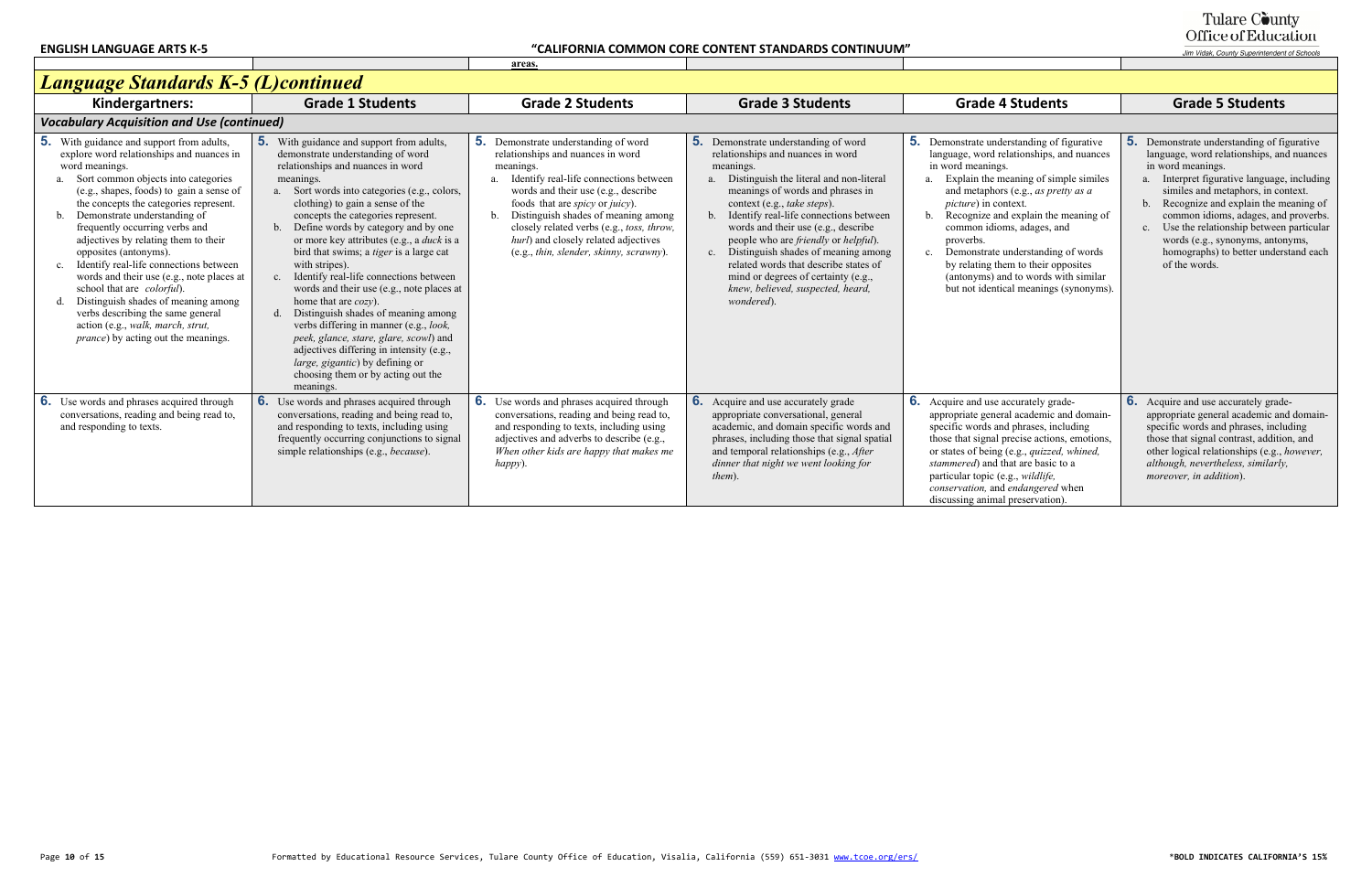## College and Career Readiness Anchor Standards for Reading • K-5

The K–5 standards on the above pages define what students should understand and be able to do by the end of each grade. They correspond to the College and Career Readiness (CCR) anchor standards below by number. The CCR and grade-specific standards are necessary complements—the former providing broad standards, the latter providing additional specificity—that together define the skills and understandings that all students must demonstrate.

- 1. Read closely to determine what the text says explicitly and to make logical inferences from it; cite specific textual evidence when writing or speaking to support conclusions drawn from the text.
- . 2. Determine central ideas or themes of a text and analyze their development; summarize the key supporting details and ideas.
- . 3. Analyze how and why individuals, events, and ideas develop and interact over the course of a text.

### **Key Ideas and Details**

- $\bullet$ 7. Integrate and evaluate content presented in diverse media and formats, including visually and quantitatively, as well as in words.<sup>1</sup>
- $\bullet$ 8. Delineate and evaluate the argument and specific claims in a text, including the validity of the reasoning as well as the relevance and sufficiency of the evidence.
- 0 9. Analyze how two or more texts address similar themes or topics in order to build knowledge or to compare the approaches the authors take.

 $\bullet$ 10. Read and comprehend complex literary and informational texts independently and proficiently.

#### **Craft and Structure**

- 4. Interpret words and phrases as they are used in a text, including determining technical, connotative, and figurative meanings, and analyze how specific word choices shape meaning or tone.
- 5. Analyze the structure of texts, including how specific sentences, paragraphs, and larger portions of the text (e.g., a section, chapter, scene, or stanza) relate to each other and the whole.
- $\bullet$ 6. Assess how point of view or purpose shapes the content and style of a text.

To build a foundation for college and career readiness, students must read widely and deeply from among a broad range of high-quality, increasingly challenging literary and informational texts. Through extensive reading of dramas, poems, and myths from diverse cultures and different time periods, students gain literary and cultural knowledge as well as familiarity with various text structures and elements. By reading texts in history/social science, and other disciplines, students build a foundation of knowledge in these fields that will also give them the background to be better readers in all content areas. Students can only gain this foundation when the cu intentionally and coherently structured to develop rich content knowledge within and across grades. Students also acquire the habits of reading independently and closely, which are essential to their future success.

### Tulare County Office of Education

Jim Vidak, County Superintendent of Schools

#### **Integration of Knowledge and Ideas**

#### **Range of Reading and Level of Text Complexity**

#### **Note on range and content of student reading**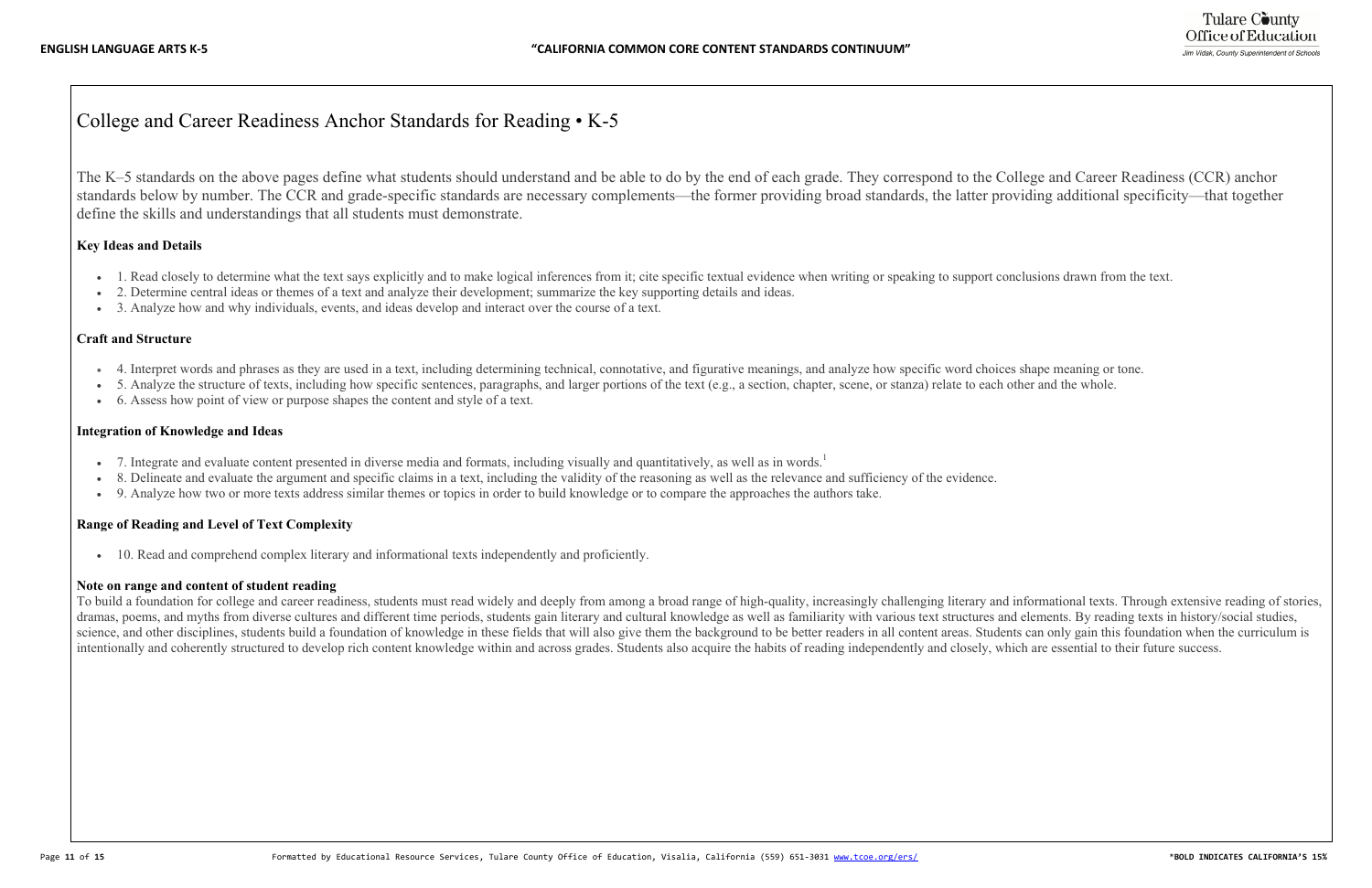### Tulare County Office of Education

Jim Vidak. County Superintendent of School.

## College and Career Readiness Anchor Standards for Writing • K-5

The K–5 standards on the above pages define what students should understand and be able to do by the end of each grade. They correspond to the College and Career Readiness (CCR) anchor standards below by number. The CCR and grade‐specific standards are necessary complements—the former providing broad standards, the latter providing additional specificity—that together define the skills and understandings that all students must demonstrate.

### **Text Types and Purposes<sup>1</sup>**

- 1. Write arguments to support claims in an analysis of substantive topics or texts, using valid reasoning and relevant and sufficient evidence.
- $\bullet$ 2. Write informative/explanatory texts to examine and convey complex ideas and information clearly and accurately through the effective selection, organization, and analysis of content.
- 3. Write narratives to develop real or imagined experiences or events using effective technique, well-chosen details, and well-structured event sequences.

#### **Production and Distribution of Writing**

- 4. Produce clear and coherent writing in which the development, organization, and style are appropriate to task, purpose, and audience.
- $\bullet$ 5. Develop and strengthen writing as needed by planning, revising, editing, rewriting, or trying a new approach.
- . 6. Use technology, including the Internet, to produce and publish writing and to interact and collaborate with others.

To build a foundation for college and career readiness, students need to learn to use writing as a way of offering and supporting opinions, demonstrating understanding of the subjects they are studying, and conveying real imagined experiences and events. They learn to appreciate that a key purpose of writing is to communicate clearly to an external, sometimes unfamiliar audience, and they begin to adapt the form and content of their writing accomplish a particular task and purpose. They develop the capacity to build knowledge on a subject through research projects and to respond analytically to literary and informational sources. To meet these goals, students devote significant time and effort to writing, producing numerous pieces over short and extended time frames throughout the year.

<sup>1</sup> These broad types of writing include many subgenres. See Appendix A for definitions of key writing types.

#### **Research to Build and Present Knowledge**

- 7. Conduct short as well as more sustained research projects based on focused questions, demonstrating understanding of the subject under investigation.
- $\bullet$ 8. Gather relevant information from multiple print and digital sources, assess the credibility and accuracy of each source, and integrate the information while avoiding plagiarism.
- 9. Draw evidence from literary or informational texts to support analysis, reflection, and research.

#### **Range of Writing**

• 10. Write routinely over extended time frames (time for research, reflection, and revision) and shorter time frames (a single sitting or a day or two) for a range of tasks, purposes, and audiences.

#### **Note on range and content in student writing**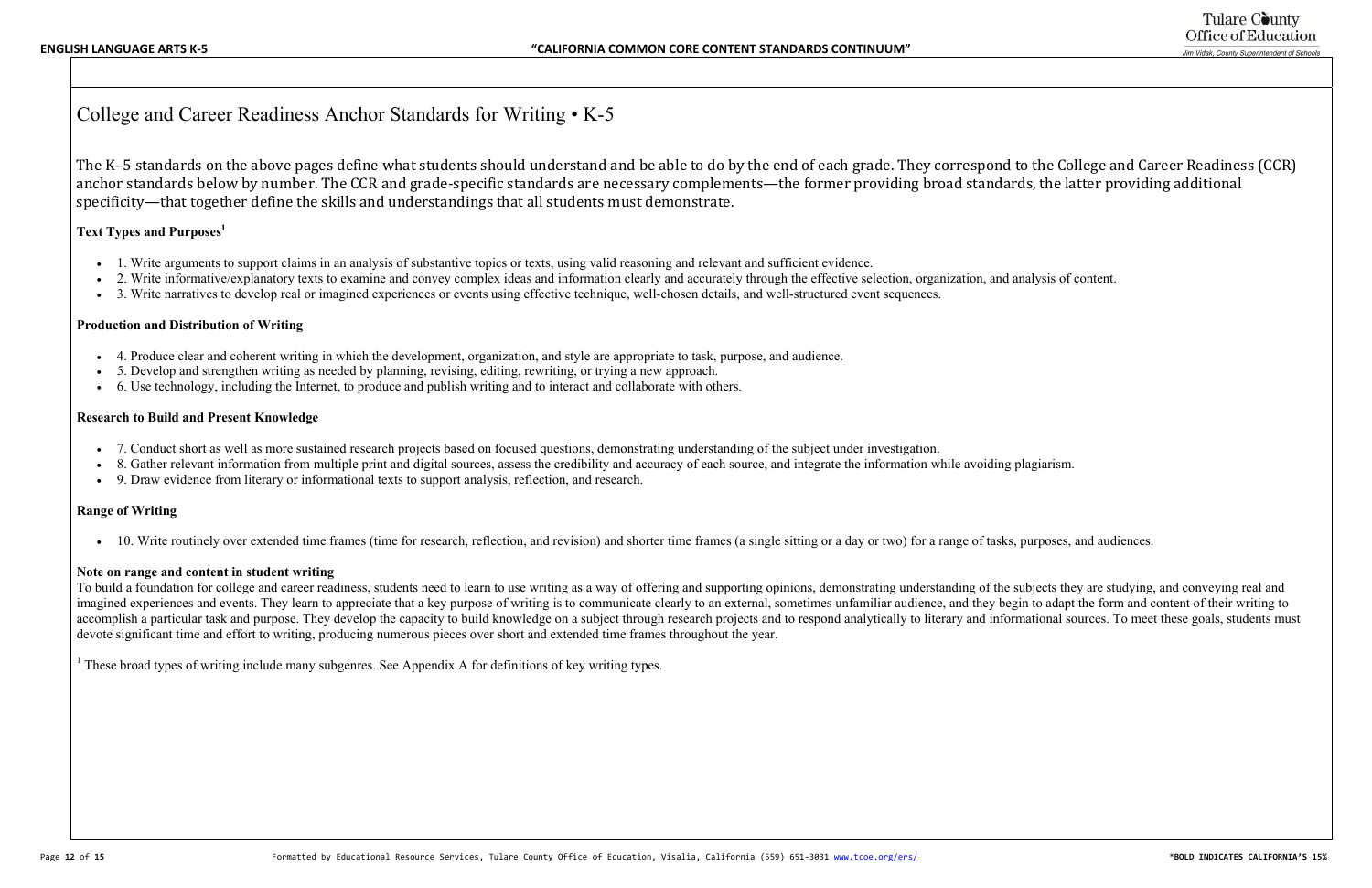### Readiness Anchor Standards for Speaking and Listening • K-5

The K–5 standards on the following pages define what students should understand and be able to do by the end of each grade. They correspond to the College and Career Readiness (CCR) anchor standards below by number. The CCR and grade-specific standards are necessary complements—the former providing broad standards, the latter providing additional specificity—that together define the skills and understandings that all students must demonstrate.

- . 1. Prepare for and participate effectively in a range of conversations and collaborations with diverse partners, building on others' ideas and expressing their own clearly and persuasively.
- $\bullet$ 2. Integrate and evaluate information presented in diverse media and formats, including visually, quantitatively, and orally.
- 3. Evaluate a speaker's point of view, reasoning, and use of evidence and rhetoric.

### **Comprehension and Collaboration**

- $\bullet$ 4. Present information, findings, and supporting evidence such that listeners can follow the line of reasoning and the organization, development, and style are appropriate to task, purpose, and audience.
- . 5. Make strategic use of digital media and visual displays of data to express information and enhance understanding of presentations.
- $\bullet$ 6. Adapt speech to a variety of contexts and communicative tasks, demonstrating command of formal English when indicated or appropriate.

To build a foundation for college and career readiness, students must have ample opportunities to take part in a variety of rich, structured conversations—as part of a whole class, in small groups, and with a partner. Bein members of these conversations requires that students contribute accurate, relevant information; respond to and develop what others have said; make comparisons and contrasts; and analyze and synthesize a multitude of ideas various domains.

#### **Presentation of Knowledge and Ideas**

New technologies have broadened and expanded the role that speaking and listening play in acquiring and sharing knowledge and have tightened their link to other forms of communication. Digital texts confront students with potential for continually updated content and dynamically changing combinations of words, graphics, images, hyperlinks, and embedded video and audio.

### Tulare County Office of Education

Jim Vidak, County Superintendent of Schoe

#### **Note on range and content of student speaking and listening**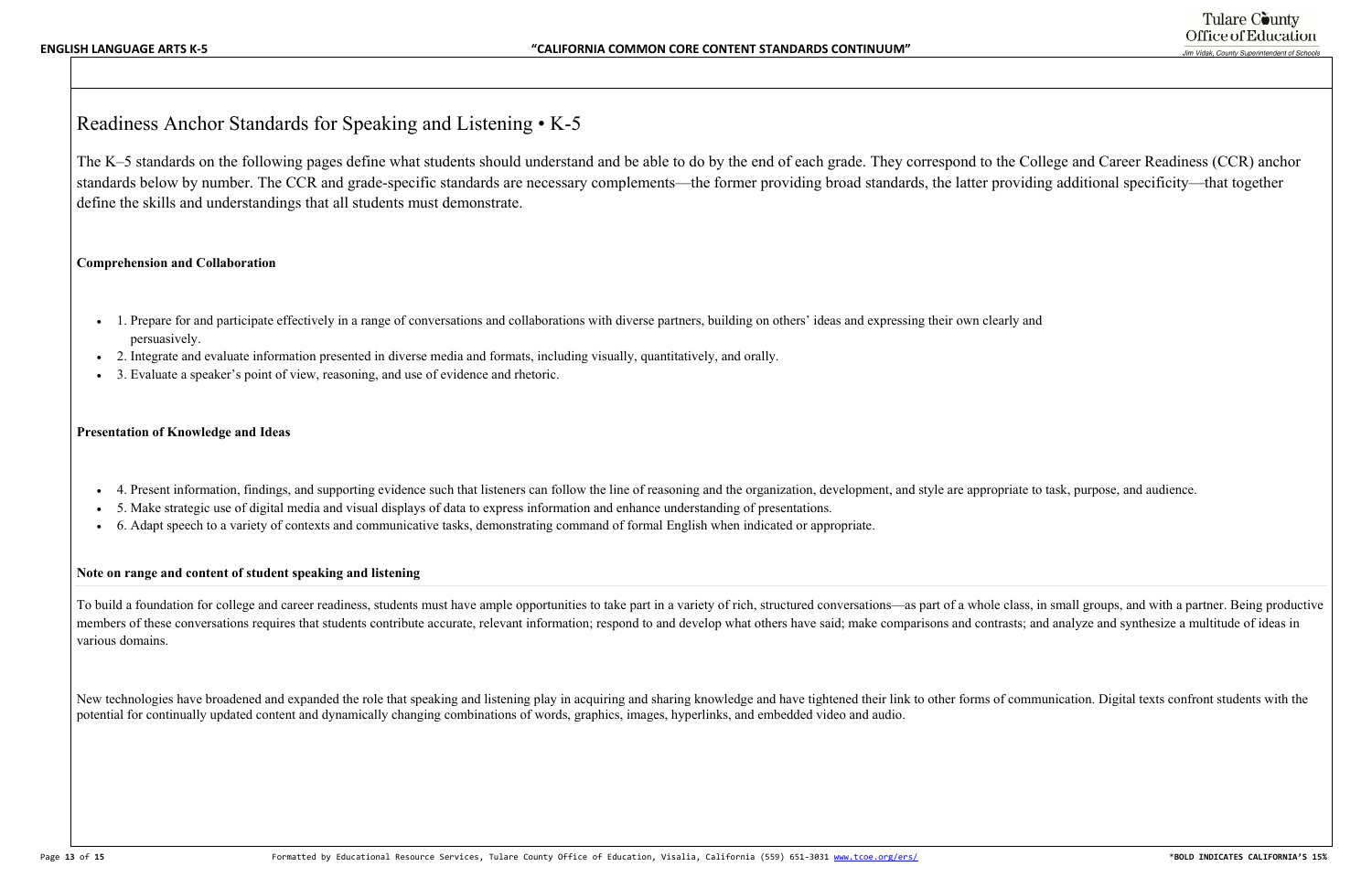### Tulare County Office of Education

Jim Vidak, County Superintendent of Sch

## College and Career Readiness Anchor Standards for Language • K-5

The K–5 standards on the following pages define what students should understand and be able to do by the end of each grade. They correspond to the College and Career Readiness (CCR) anchor standards below by number. The CCR and grade-specific standards are necessary complements—the former providing broad standards, the latter providing additional specificity—that together define the skills and understandings that all students must demonstrate.

#### **Conventions of Standard English**

- 1. Demonstrate command of the conventions of standard English grammar and usage when writing or speaking.
- . 2. Demonstrate command of the conventions of standard English capitalization, punctuation, and spelling when writing.

- $\bullet$ 4. Determine or clarify the meaning of unknown and multiple-meaning words and phrases by using context clues, analyzing meaningful word parts, and consulting general and specialized reference materials, as appropriate.
- $\bullet$ 5. Demonstrate understanding of word relationships and nuances in word meanings.
- $\bullet$  6. Acquire and use accurately a range of general academic and domain-specific words and phrases sufficient for reading, writing, speaking, and listening at the college and career readiness level; demonstrate independence in gathering vocabulary knowledge when encountering an unknown term important to comprehension or expression.

#### **Knowledge of Language**

• 3. Apply knowledge of language to understand how language functions in different contexts, to make effective choices for meaning or style, and to comprehend more fully when reading or listening.

#### **Vocabulary Acquisition and Use**

## **Note on range and content of student language use**

To build a foundation for college and career readiness in language, students must gain control over many conventions of standard English grammar, usage, and mechanics as well as learn other ways to use language to convey meaning effectively. They must also be able to determine or clarify the meaning of grade-appropriate words encountered through listening, reading, and media use; come to appreciate that words have nonliteral meanings, shad of meaning, and relationships to other words; and expand their vocabulary in the course of studying content. The inclusion of Language standards in their own strand should not be taken as an indication that skills related to conventions, effective language use, and vocabulary are unimportant to reading, writing, speaking, and listening; indeed, they are inseparable from such contexts